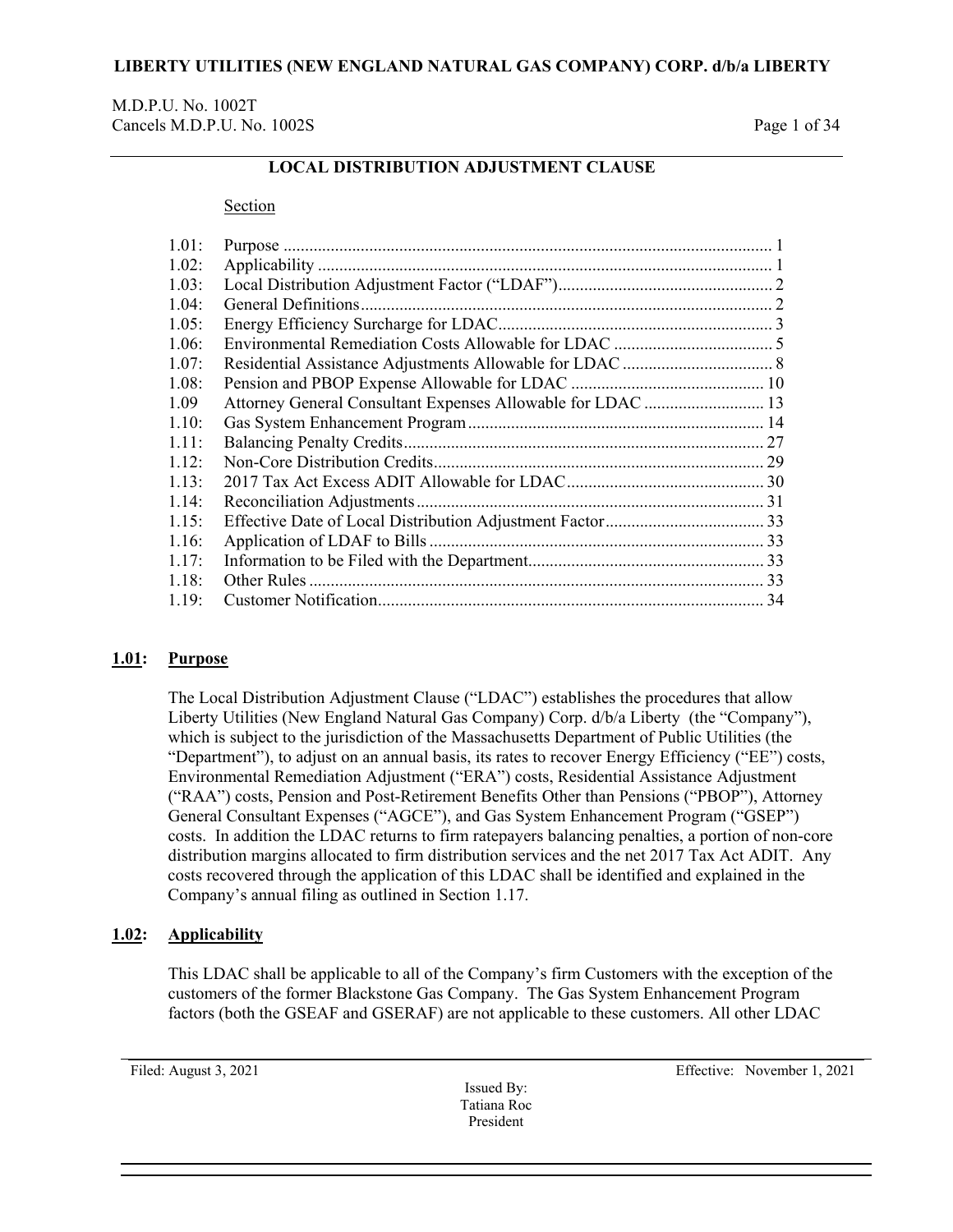M.D.P.U. No. 1002T Cancels M.D.P.U. No. 1002S Page 2 of 34

# **LOCAL DISTRIBUTION ADJUSTMENT CLAUSE**

factors are applicable to the former Blackstone Gas Company customers. As stated in Section 1.18, the application of the clause may, for good cause shown, be modified by the Department.

## <span id="page-1-0"></span>**1.03: Local Distribution Adjustment Factor ("LDAF")**

The annual LDAF per therm shall comprise a Rate Category Energy Efficiency Surcharge ("EES"), the Environmental Remediation Adjustment Factor ("ERAF"), the Residential Assistance Adjustment Factor ("RAAF"), the Pension and PBOP Adjustment Expense Factor ("PAF"), the Attorney General Consultant Expenses Factor ("AGCEF"), the Gas System Enhancement Adjustment Factor ("GSEAF), the Gas System Enhancement Reconciliation Adjustment Factor ("GSERAF"), the Balancing Penalty Credit Factor ("BPCF"), the Annual Non-Core Distribution Credit Factor ("NCCF"), and the 2017 Tax Act Excess ADIT ("TAEADIT"), calculated according to the following formula:

 $LDAF = EES + ERAF + RAAF + PAF + AGCEF + GSEAF + GSEARF - BPCF - NCCF +$ TAEADIT

## <span id="page-1-1"></span>**1.04: General Definitions**

The following terms shall be as defined in this section, unless the context requires otherwise:

(1) Base Distribution Revenue Allocators are the allocation factors for each Customer Group that are applied to the revenues that the Company is allowed to recover through the various recovery mechanisms to determine the Factor for each Customer Group. The following are the Base Distribution Revenue Allocators as approved by the Department in the Company's most recent rate case, D.P.U. 15-75:

|                       | Base Distr. |
|-----------------------|-------------|
|                       | Rev.        |
| <b>Customer Group</b> | Allocators  |
| Residential           | 70.26%      |
| C&I Low Load Factor   | 20.29%      |
| C&I High Load Factor  | 9.45%       |

- (2) Base Period for the purpose of the RAAF is the twelve-month period ended the prior June 30.
- (3) Distribution Company or Company is Liberty Utilities (New England Natural Gas Company) Corp. d/b/a Liberty. Except as otherwise specifically noted, for calculation of the LDAC this includes the assets of the former Blackstone Gas Company, which was acquired by Liberty pursuant to the Department's Order in D.P.U. 20-03.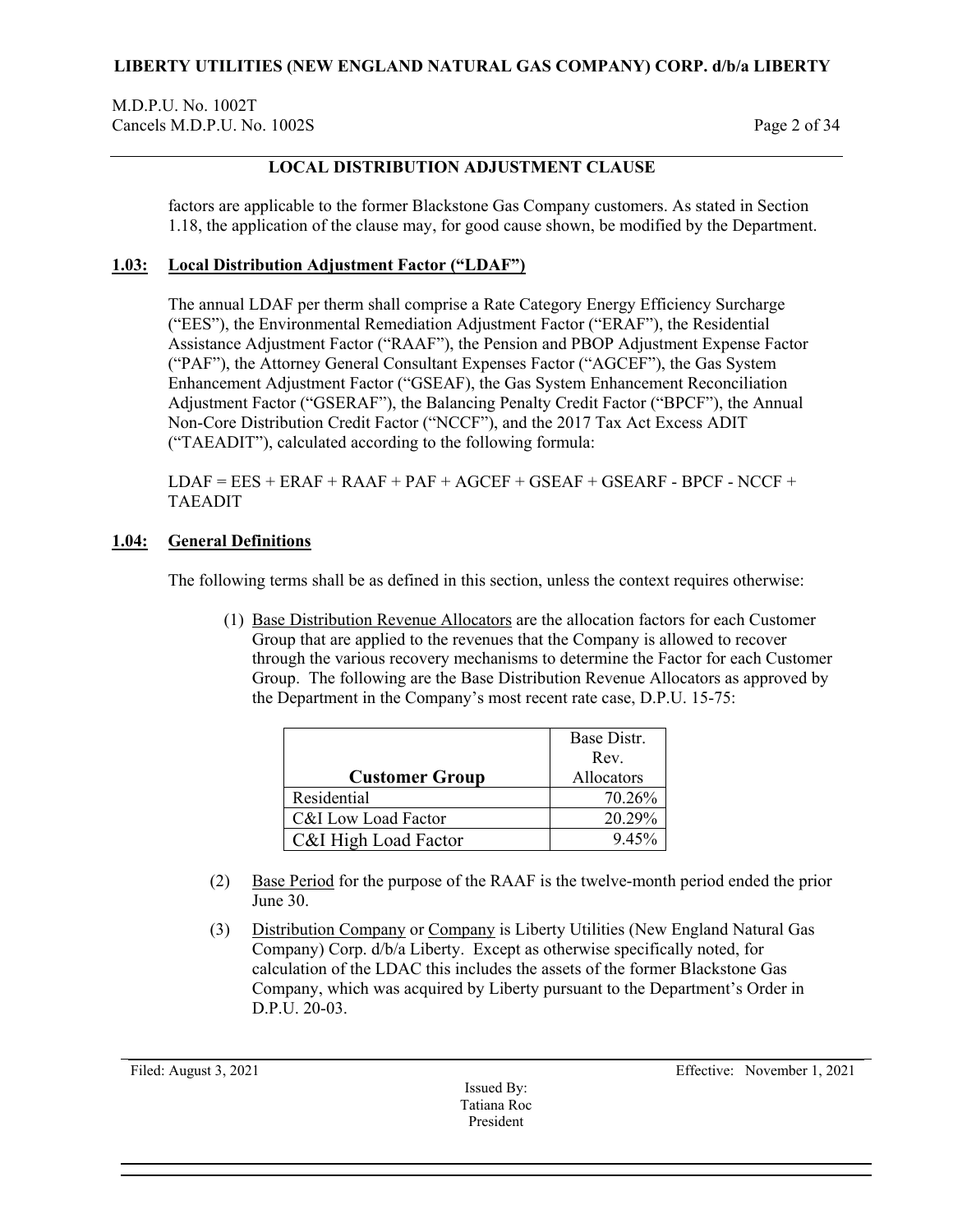### M.D.P.U. No. 1002T Cancels M.D.P.U. No. 1002S Page 3 of 34

## **LOCAL DISTRIBUTION ADJUSTMENT CLAUSE**

- (4) Forecast Period for estimating the discount revenues for the RAAF is July 1 through June 30 of each year.
- (5) Off-Peak Season is the summer season as designated by the Company and approved by the Department.
- (6) Peak Season is the complementary winter heating season as designated by the Company and approved by the Department.
- (7) Rate Category is the rate schedule pursuant to which the Company offers service to a unique group of Customers, or a group of two or more rate schedules pursuant to which the Company offers services to similarly situated groups of Customers, as follows:

| Residential Non Heat:         | Rates R-1, R-1B, R-2, T-1, T-2                  |
|-------------------------------|-------------------------------------------------|
| Residential Heating           | Rates R-3, R-4, T-3, T-4                        |
| Commercial/Industrial ("C&I") |                                                 |
| C&I Low Load Factor           | Rates G-41, G-41B, G-42, G-43, T-41, T-42, T-43 |
| C&I High Load Factor          | Rates G-51, G-51B, G-52, G-53, T-51, T-52, T-53 |
|                               |                                                 |

(8) Therm is an amount of gas having a thermal content of 100,000 Btus.

## <span id="page-2-0"></span>**1.05: Energy Efficiency Surcharge for LDAC**

(A) Purpose

This provision establishes the procedures that allow the Company, subject to the jurisdiction of the Department, to adjust on an annual basis, the EES using the budgets approved by the Department as part of the Company's Energy Efficiency Three-Year Plan.

(B) Applicability

The EES shall be reviewed and adjusted annually, if necessary, by the Company separately for each Rate Category subject to review and approval by the Department. The EES shall be incorporated within the calculation of the LDAF for each Rate Category as set forth in Section 1.04.

(C) Calculation of EES

The Company will determine the amount of EE Expenditures for each Rate Category subject to this rate schedule to be collected over the twelve-month period commencing November  $1<sup>st</sup>$  of each year. The total of such EE Expenditures plus any prior period Reconciling Adjustment plus Incentives shall be divided by each rate category's firm

Issued By: Tatiana Roc President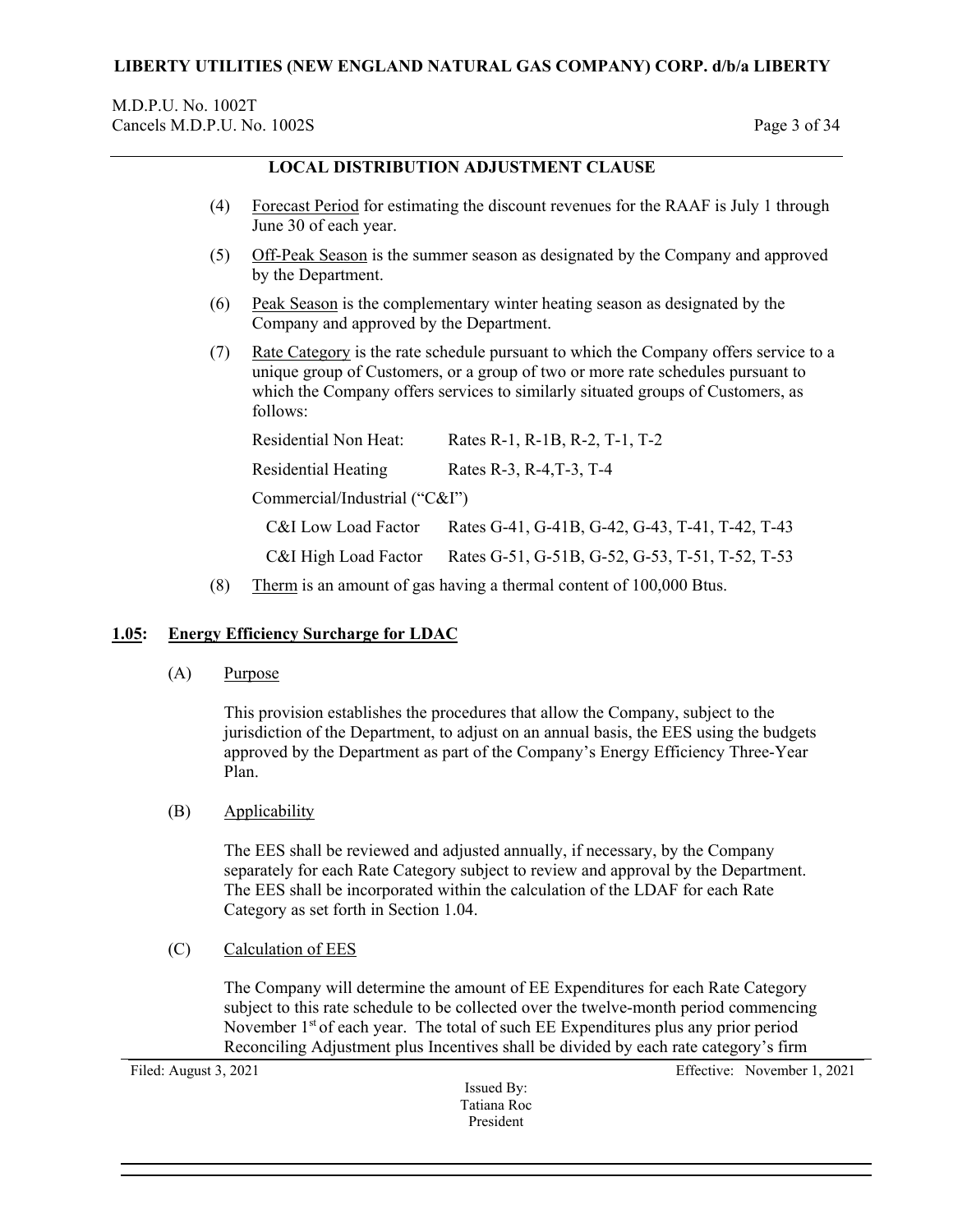M.D.P.U. No. 1002T Cancels M.D.P.U. No. 1002S Page 4 of 34

## **LOCAL DISTRIBUTION ADJUSTMENT CLAUSE**

throughput as forecast by the Company for the same annual period. The resulting EES shall be incorporated within the calculation of the LDAF's applied to firm Customers during each such twelve-month period commencing with the Peak Season.

(D) EE Factor

The EE Factor ("EEr") for residential heating and non-heating customers (R-1, R-1B, R-2, R-3, R-4, T-1, T-2, T-3, and T-4) shall be calculated at the beginning of each season according to the following formula:

$$
EE_r = \frac{PC_r + LI_r + R_r}{R:Vol}
$$

**Where:**

- $PC<sub>r</sub>$ : EE program costs for residential customers as approved by the Department.
- $LI_r$ : Residential portion of the Low Income Energy Efficiency program costs. The residential portion of the Low Income Energy Efficiency program costs are the total Low Income Energy Efficiency program costs times the product of Residential Annual Throughput divided by Total Annual Throughput.
- $R_r$ : EE residential reconciliation adjustment Account 175.60 balance, inclusive of the associated Account 175.60 interest, as outlined in Section 1.14.
- R: Vol: Forecasted residential annual throughput volumes in therms to which the EEr applies for twelve consecutive months November to October, inclusive.

The EES Factors ( $EE_{cis}$ ) shall be calculated at the beginning of each season for the C&I Low Load Factor and C&I High Load Factor Customer Groups according to the following formula:

$$
EE_{cis} = \frac{(PC_{ci} + LI_{ci} + R_{ci}) \times BDRA_{ees}}{CI:Vol_s}
$$

**Where:**

 $PC_{ci}$ : EE program costs for commercial and industrial customers as approved by the Department.

Issued By: Tatiana Roc President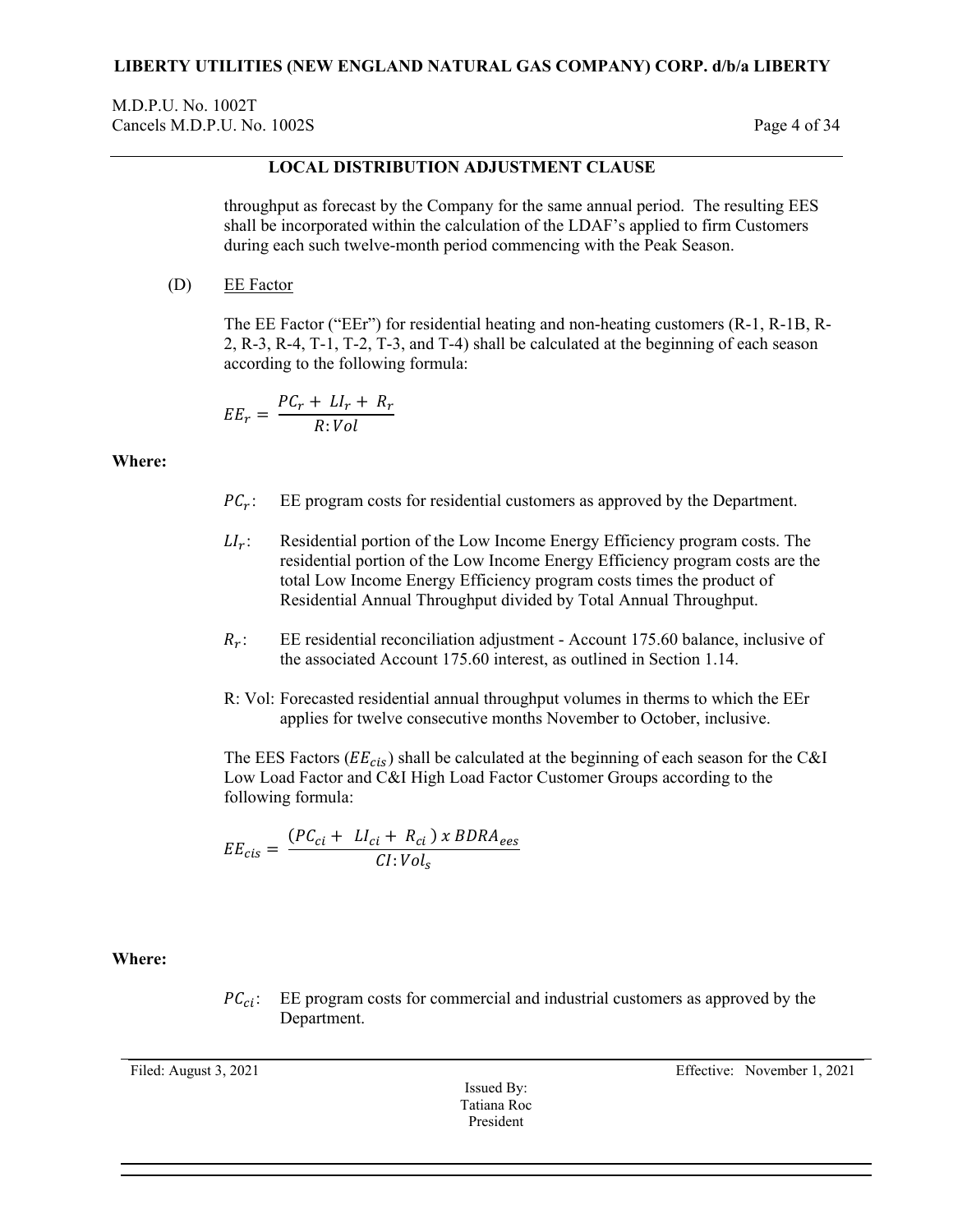# **LOCAL DISTRIBUTION ADJUSTMENT CLAUSE**

- $LI_{ci}$ : C&I portion of the Low Income Energy Efficiency program costs. The C&I portion of the Low Income Energy Efficiency program costs are the total Low Income Energy Efficiency program costs times the product of C&I Annual Throughput divided by Total Annual Throughput.
- $R_{ci}$ : EE C&I reconciliation adjustment Account 175.61 balance, inclusive of the associated Account 175.61 interest, as outlined in Section 1.14.
- *BDRAees* Base Distribution Revenue Allocator for the C&I Customer Groups as approved by the Department in the Company's most recent rate case, D.P.U. 15-75:

|                       | Base Distr. |
|-----------------------|-------------|
|                       | Rev.        |
| <b>Customer Group</b> | Allocators  |
| C&I Low Load Factor   | 68.23%      |
| C&I High Load Factor  | 31.77%      |

CI:Vols: Forecasted annual throughput volumes in therms for each C&I Customer Group to which  $EE_{ci}$  applies for the twelve consecutive months November to October, inclusive.

## <span id="page-4-0"></span>**1.06: Environmental Remediation Costs Allowable for LDAC**

(A) Purpose

This provision establishes the procedures that allow the Company, subject to the jurisdiction of the Department, to adjust on an annual basis, the ERAF to recover from firm ratepayers the allowable environmental remediation response costs.

(B) Applicability

The Environmental Remediation Adjustment Charge ("ERAC") shall be applied to firm throughput of the Company, subject to the review and approval by the Department.

(C) Calculation of Remediation Adjustment Costs

All environmental remediation costs associated with manufactured gas plants, adjusted for deferred tax benefits, and one half of the expenses incurred by the Company in pursuing insurance and third party claims, less one half of any recoveries received by the Company as a result of such claims. Any insurance or third party recoveries to be passed back to ratepayers through the clause will be net of any insurance or third party expenses not collected from ratepayers.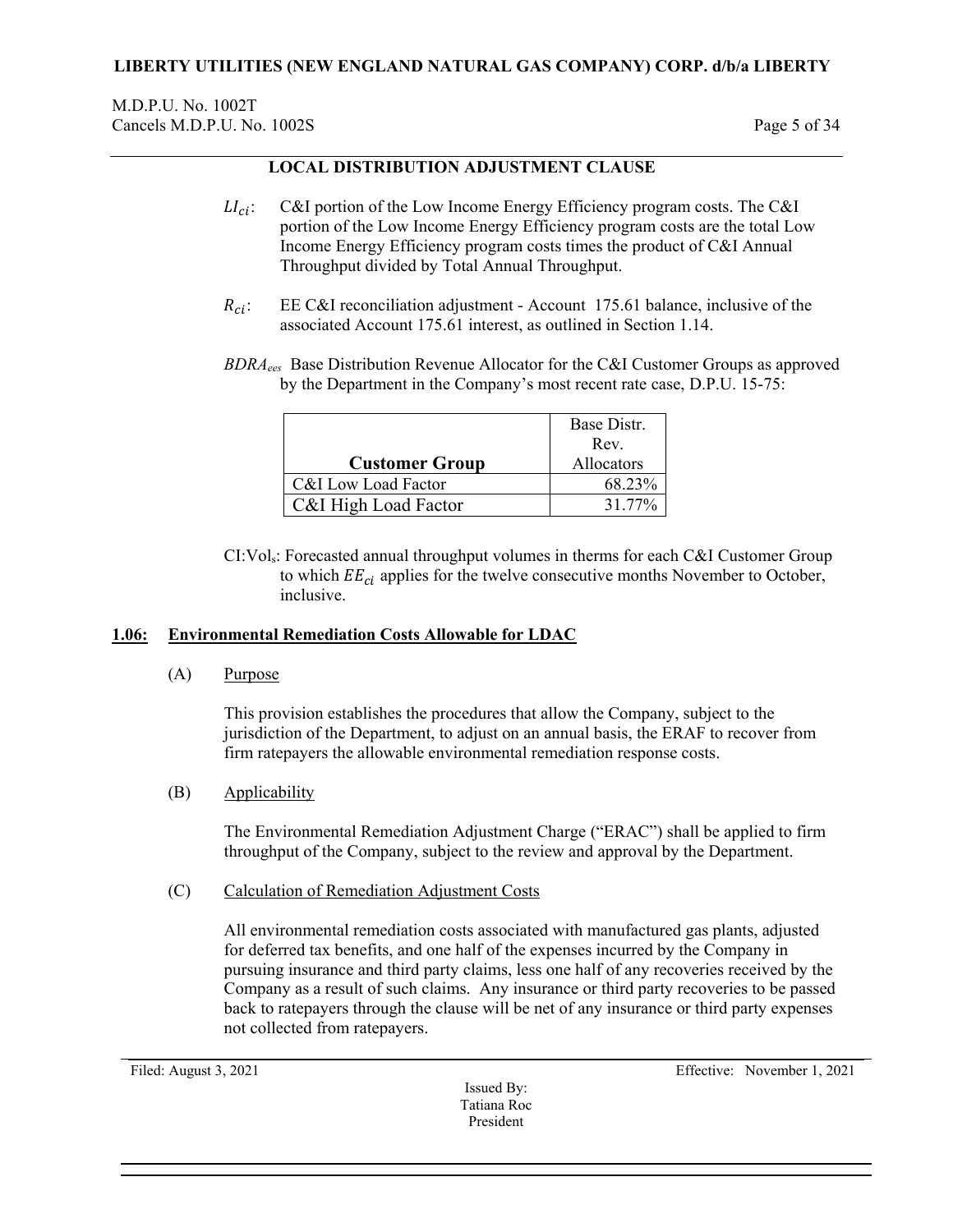M.D.P.U. No. 1002T Cancels M.D.P.U. No. 1002S Page 6 of 34

## **LOCAL DISTRIBUTION ADJUSTMENT CLAUSE**

The total annual charge to the Company's ratepayers for Environmental Remediation Costs during any Remediation Cost Recovery Year shall not exceed five (5) percent of the Company's total revenues from firm gas sales during the preceding calendar year. If this limitation results in the Company recovering less than the amount that would otherwise be recovered in a particular Remediation Cost Recovery Year, then beginning with the date upon which the annual charge would have been effective, carrying costs shall accrue to the Company upon the unrecovered portion of the Remediation costs that otherwise would have been allowable. Carrying costs shall accrue through the Remediation Cost Recovery Year in which such amount, together with any accumulated carrying costs, is actually recovered by the Company from its ratepayers and shall accrue at the pre-tax weighted cost of capital rate as approved in the Company's most recent rate proceeding.

### (D) Environmental Remediation Adjustment Factor

The ERAF consists of one-seventh of the actual Environmental Remediation Costs incurred by the Company in any calendar year for each year until fully amortized, less a deferred tax benefit, plus one-half of insurance and third-party expenses for the calendar year, less one-half of the insurance and third-party recoveries for the calendar year, plus the prior year's ERAF reconciliation adjustment, plus the annual amortization of Excess ADIT amount resulting from the Tax Cut and Jobs Act of 2017 ("Act") attributable to the Environmental Remediation Costs. This amount is then allocated to the Customer Groups using the Base Distribution Revenue Allocator and dividing the costs so allocated by the Company's forecast of total firm throughput volumes for each Customer Group for the upcoming year.

The Deferred Tax Benefit is calculated by applying the Effective Tax Rate to the Company's Unamortized Environmental Remediation Costs to arrive at the deferred tax. The deferred tax is then multiplied by the Tax Adjusted Cost of Capital to arrive at the Deferred Tax Benefit.

The ERAF shall be calculated according to the following formula:

$$
ERAF_s = \frac{(SUM(\frac{ERC}{7}) - DTB + ((IE - IR) \times 0.5) + R_{rac} + EADIT_{rac}) \times BDRA_s}{T: Thru_s}
$$

**and**:

$$
DTB = UERC \times TR \times \left( CD + \left( \frac{CE}{1 - TR} \right) \right)
$$

**Where**:

Issued By: Tatiana Roc President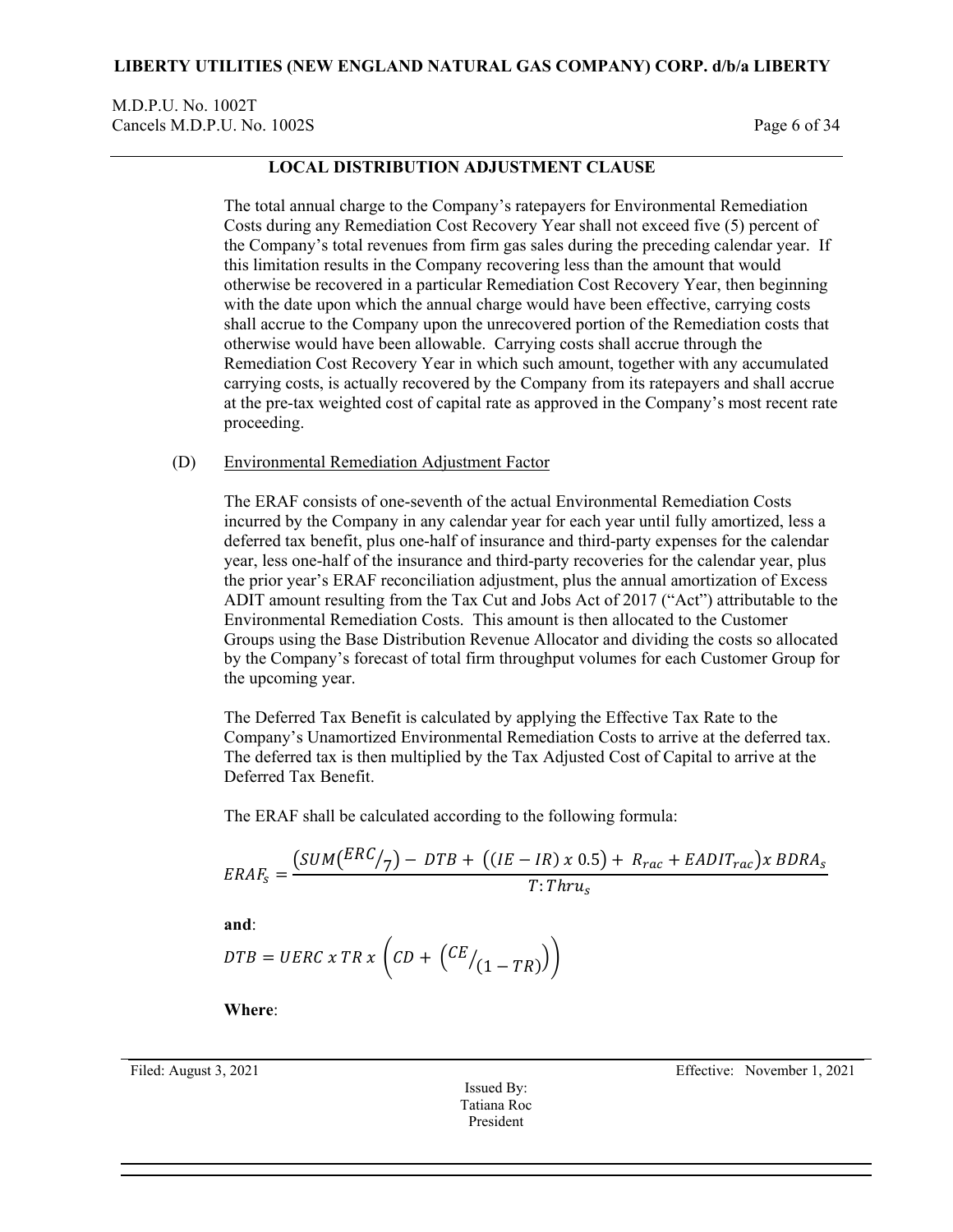## M.D.P.U. No. 1002T Cancels M.D.P.U. No. 1002S Page 7 of 34

## **LOCAL DISTRIBUTION ADJUSTMENT CLAUSE**

- ERC Environmental Remediation Costs shall include all costs of investigation, testing, remediation, litigation expenses, and other liabilities relating to manufactured gas plant sites, disposal sites, or other sites onto which material may have migrated, as a result of the operating or decommissioning of Massachusetts gas manufacturing facilities.
- DTB Deferred Tax Benefit shall be the unamortized portion of actual environmental remediation response costs multiplied by the effective statutory federal and state income tax rate and by the Company's tax adjusted cost of capital as approved in its last rate proceeding.
- IE Expenses associated with pursuing Insurance and third-party claims shall include fifty percent of the expenses incurred by the company.
- IR Insurance and third-party Recoveries shall include fifty percent of any net recoveries or other benefits received by the company as a result of such claims. Any insurance or third party recoveries to be passed back to ratepayers will be net of any insurance or third party expenses not collected from ratepayers.
- $R_{rac}$  Remediation Adjustment Cost Reconciliation Adjustment is the balance in account 175.70 as outlined in Section 1.14.
- $EADIT_{rac}$ The annual amortization of Excess ADIT resulting from the Act attributable to the Environmental Remediation Costs.
- The Base Distribution Revenue Allocator for each Customer Group established in the Company's most recent rate case as outlined in Section 1.04(1).
- $T: Thru_{s}$  Forecasted annual firm throughput volumes in therms for each Customer Group for the twelve consecutive months November to October, inclusive.
- UERC Unamortized Environmental Remediation Costs are the portion of the environmental remediation costs approved for recovery but not yet included in any LDAC recovery calculation.
- TR Combined federal and state income tax rate.
- CD Weighted cost of debt established in the Company's most recent rate case.
- CE Weighted cost of equity established in the Company's most recent rate case.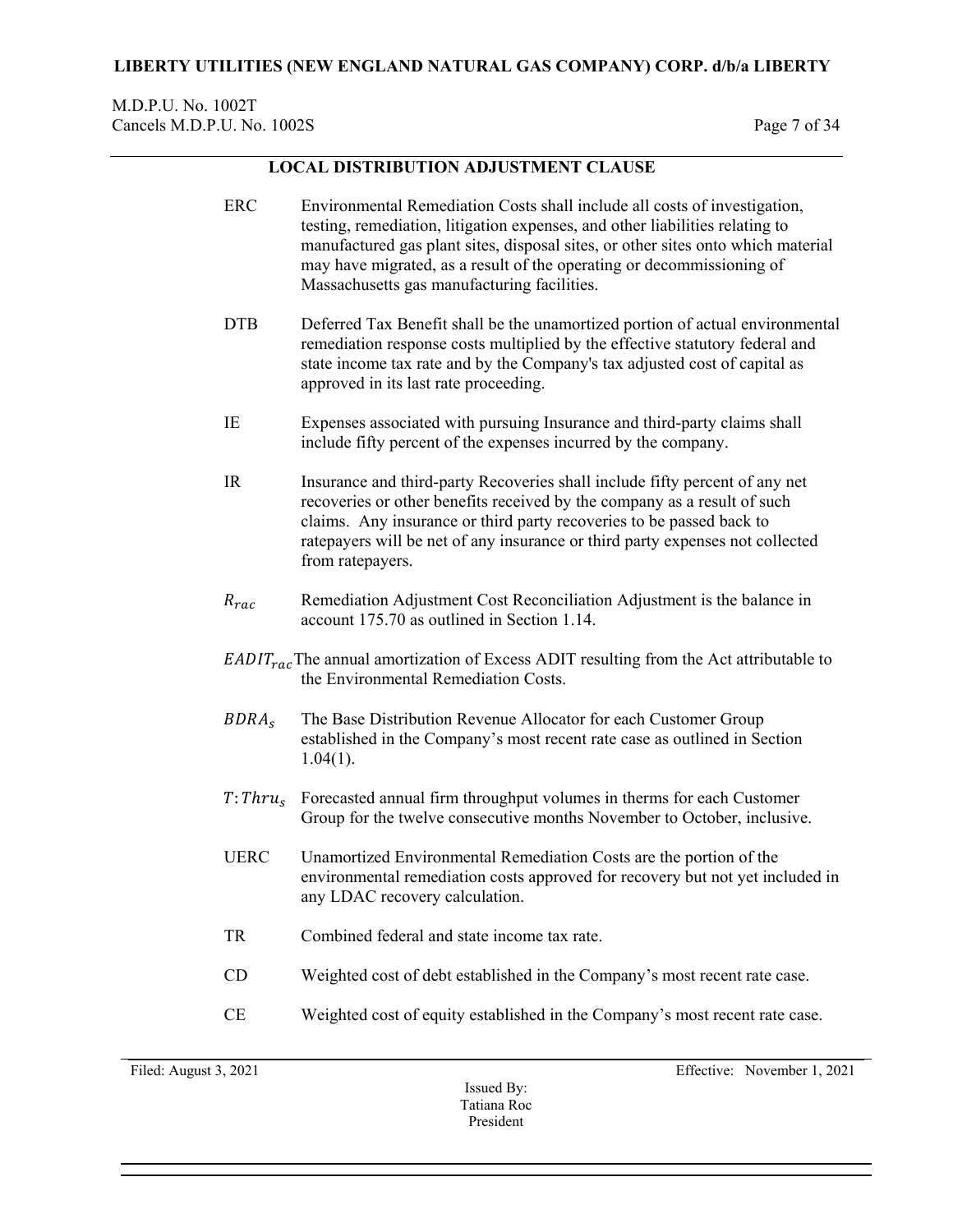## M.D.P.U. No. 1002T Cancels M.D.P.U. No. 1002S Page 8 of 34

## **LOCAL DISTRIBUTION ADJUSTMENT CLAUSE**

### <span id="page-7-0"></span>**1.07: Residential Assistance Adjustments Allowable for LDAC**

(A) Purpose

This provision establishes the procedures that allow the Company, subject to the jurisdiction of the Department, to adjust on an annual basis, the RAAF. This factor provides the Company with a mechanism for the recovery of lost revenue, based on the actual number of Residential Assistance customers enrolled in the Company's discounted rates (Rate R-2 and Rate R-4) as a result of a computer data matching program with the Massachusetts Executive Office of Health and Human Services ("EOHHS"), as described in the Department's D.T.E 01-106 order, as well as through the Company's Arrearage Management Program ("AMP") established pursuant to the Department's directives in D.P.U. 08-4, and traditional outreach programs. The RAAF shall be subject to an annual reconciliation/true-up representing the difference between the sum of the actual reduction of revenues due to customer enrollment in the Company's low-income tariffs and the actual net expenses associated with the Company's AMP during the Prior Year, and the actual recovery of revenues through the RAAF during the Prior Year.

### (B) Applicability

The RAAF shall be applied to all firm sales and firm transportation throughput of the Company subject to the review and approval by the Department.

(C) Calculation of Residential Assistance Recoverable Revenue

Recoverable Revenue for the purpose of the RAAF is the amount of base rate discount in an annual period subsequent to the Baseline Period in excess of the Baseline Revenue. The base rate discount revenue shall be calculated as the difference between the base rate revenue that would have been collected had no low-income discount or AMP credit existed and actual base rate revenue from the low-income discount and AMP credit recipients. The Recoverable Revenue shall not be less than zero.

Residential Assistance Adjustment Factor

$$
RAAF_s = \frac{[(Cust_x \times DCust\$) + (Cust \times AvgUse \times DUse\$) + AMP_x + RA_{x-1}]\times BDRA_s}{T: Thru_s}
$$

and:

$$
AMP_x = (AMP^{admin}) - ((AC^{baseline} - AC^{amp}) + 0.1 x (AR^{amp} - AR^{baseline}))
$$

**Where**:

Issued By: Tatiana Roc President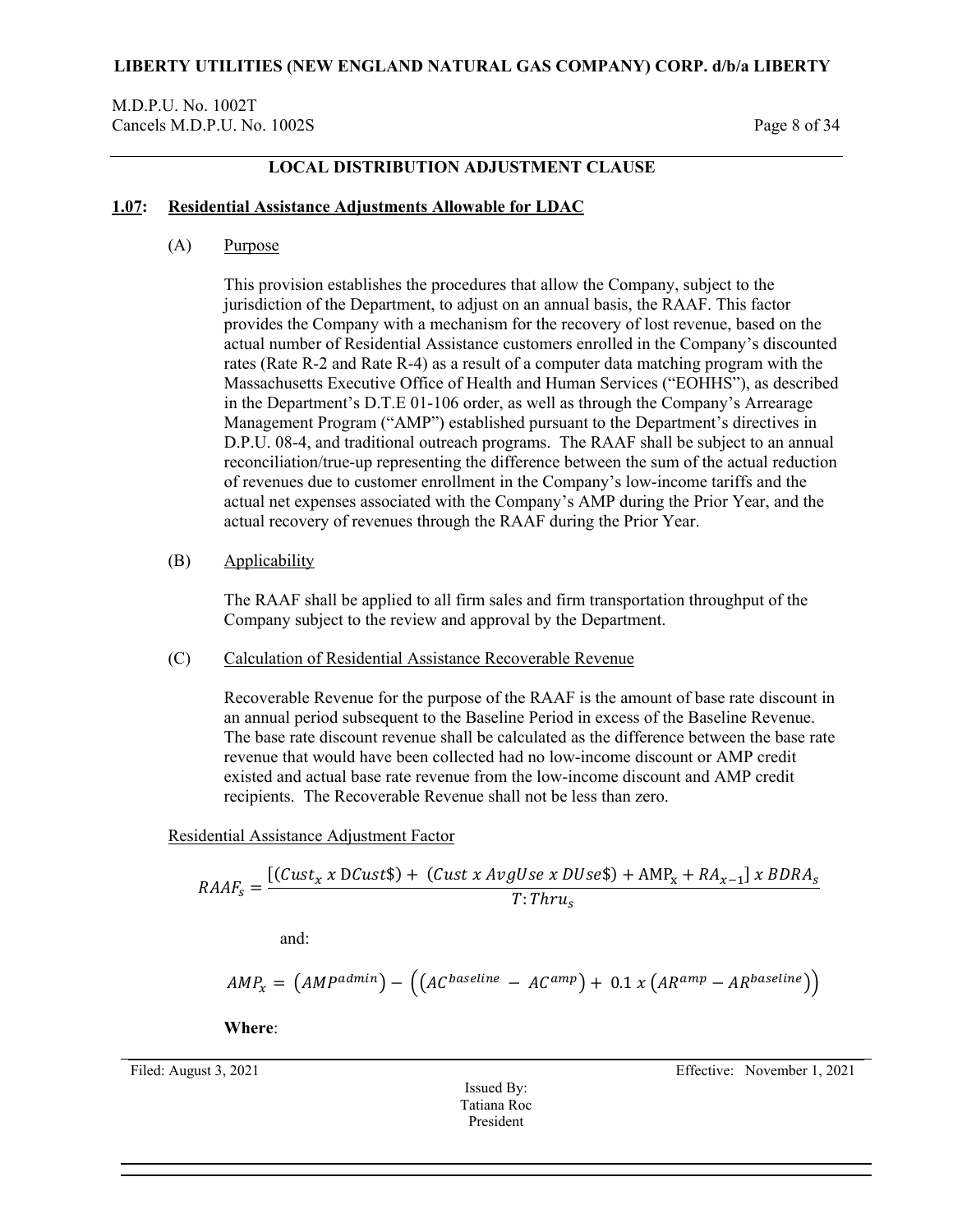# **LOCAL DISTRIBUTION ADJUSTMENT CLAUSE**

| RAAF <sub>s</sub>      | The annual Residential Assistance Adjustment Factor.                                                                                                                                                                                                                              |
|------------------------|-----------------------------------------------------------------------------------------------------------------------------------------------------------------------------------------------------------------------------------------------------------------------------------|
| $RAx-1$                | The Reconciliation Adjustment for $Year_{x-1}$ is the balance in account 175.80<br>as outlined in Section 1.14.                                                                                                                                                                   |
| $Cust_x$               | The estimated number of customers enrolled on the Company's Residential<br>Assistance Rates for Year <sub>x</sub> .                                                                                                                                                               |
| DCust\$                | The difference between the non-discounted and discounted customer<br>charge for the applicable rates.                                                                                                                                                                             |
| AvgUse                 | The estimated average weather-normalized therm or ccf usage per<br>customer for the forecast period determined from the historical therm or<br>ccf usage under the Company's Residential Assistance Rates.                                                                        |
| DU <sub>se</sub> \$    | The difference between the non-discounted and discounted therm or ccf<br>delivery charges for the applicable rates.                                                                                                                                                               |
| $AMP_x$                | The estimated expense directly associated with the AMP net of AMP-<br>related savings for the forecast period. If the AMP calculation produces a<br>net benefit equal to or greater than the cost of the program, the Company<br>will not seek recovery of any AMP related costs. |
| BDRA <sub>s</sub>      | The Base Distribution Revenue Allocator for each Customer Group<br>established in the Company's most recent rate case as outlined in Section<br>$1.04(1)$ .                                                                                                                       |
| T: Thru <sub>s</sub>   | Forecasted annual firm throughput volumes in therms for each Customer<br>Group for the twelve consecutive months November to October, inclusive.                                                                                                                                  |
| AMP <sup>admin</sup>   | The administrative costs to run the AMP.                                                                                                                                                                                                                                          |
| AC <sup>baseline</sup> | The collections costs for discounted rate customers (scaled).                                                                                                                                                                                                                     |
| AC <sup>amt</sup>      | The collections costs for AMP customers.                                                                                                                                                                                                                                          |
| 0.1                    | The annual net write off of discount rate customers versus discount rate<br>sales.                                                                                                                                                                                                |
| AR <sup>amp</sup>      | The payments of AMP customers.                                                                                                                                                                                                                                                    |
| AR <sup>baseline</sup> | The payments for discount rate customers (scaled).                                                                                                                                                                                                                                |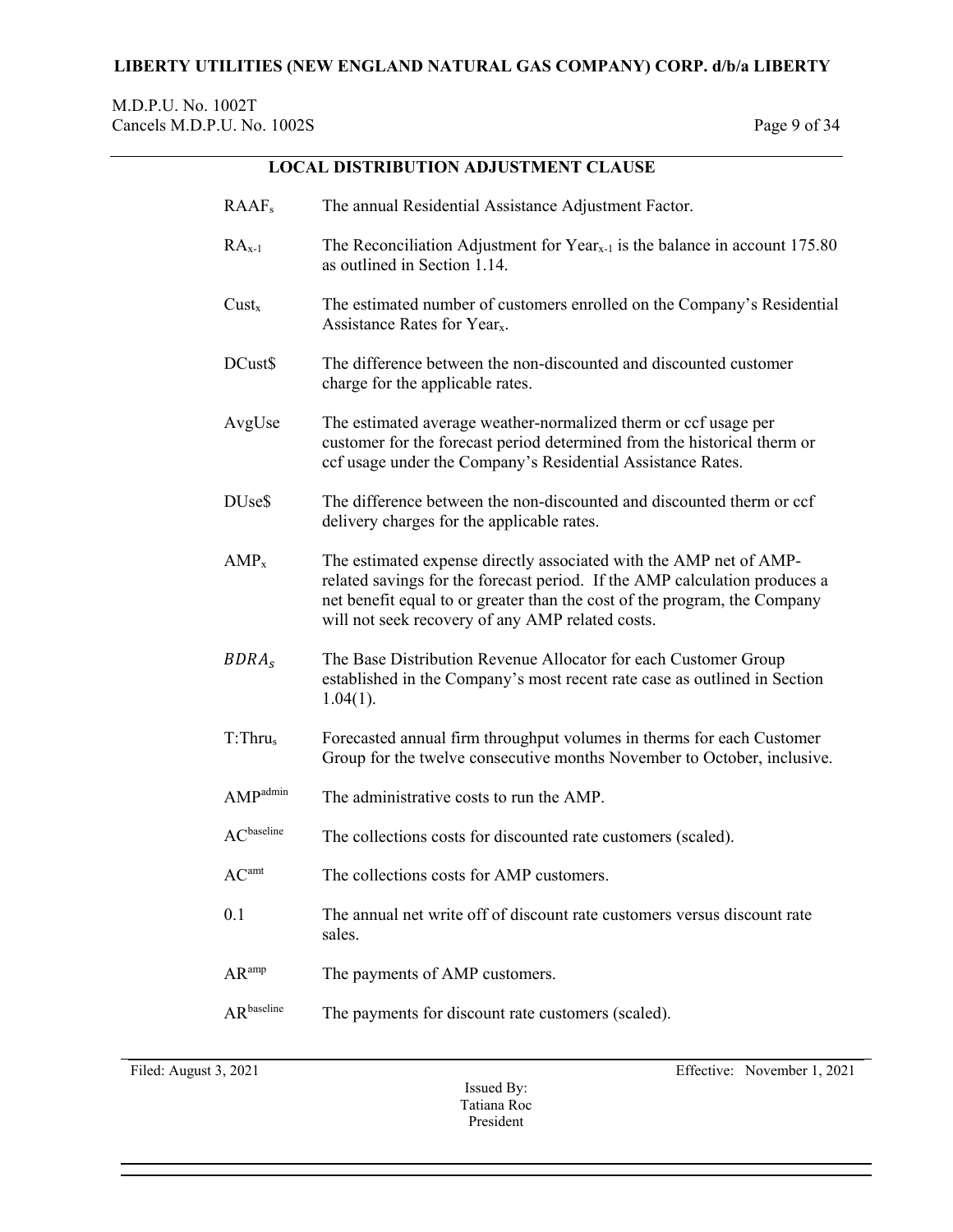## M.D.P.U. No. 1002T Cancels M.D.P.U. No. 1002S Page 10 of 34

## **LOCAL DISTRIBUTION ADJUSTMENT CLAUSE**

### <span id="page-9-0"></span>**1.08: Pension and PBOP Expense Allowable for LDAC**

(A) Purpose

The purpose of this provision is to establish a procedure that allows the Company, subject to the jurisdiction of the Department, to adjust, on an annual basis, its rates for the recovery from its firm sales and firm transportation customers of annual Pension and Post-retirement Benefits Other than Pensions including any post-employment benefits other than pensions ("PBOP") expense as recorded on the Company's books including carrying costs on Accrued/Prepaid Pension and PBOP amounts.

### (B) Applicability

The PAF shall be applied to all firm sales and firm transportation throughput of the Company subject to the jurisdiction of the Department. Such PAF shall be determined annually by the Company as defined below, subject to review and approval by the Department as provided for in this clause.

### (C) Pension and PBOP Expense Allowable

The Company's test year Pension and PBOP Expense established by the Department in the Company's last rate filing shall be deemed Allowable Pension and PBOP Expense. In addition, the difference between the actual Pension and PBOP Expense incurred in future years and the test year amount established by the Department shall also be deemed Allowable Pension and PBOP Expense. Allowable Pension and PBOP Expense shall include the actual pension expense, recognized in accordance with the Financial Accounting Standards Board's ("FASB") Statement Nos. 87 ("FAS 87"), 106 ("FAS 106"), 112 ("FAS 112") and 158 ("FAS 158"), recodified as "ASC 715" and "ASC 712". Allowable pension and PBOP amounts shall also include carrying costs on Accrued/Prepaid Pension and PBOP amounts, and carrying costs associated with Unamortized Pension Deferral amounts, both as adjusted for deferred tax benefits for the Prior Year. The Department may allow a shorter amortization period in any year if it deems that such shorter period is appropriate. Allowable Pension and PBOP Expense shall also include prior period reconciliation and deferred amounts and the annual amortization of Excess ADIT resulting from the Act attributable to Pension and PBOP Expenses.

### (D) Amortization of Pension and PBOP Expense

The Test Year Level of Pension and PBOP Expense shall be established by the Department in the Company's last rate filing. The difference between the actual Pension and PBOP Expense for the Prior Year and the Test Year Level, positive or negative, shall be amortized over a three-year period with one-third of the amount included in the LDAC

Issued By: Tatiana Roc President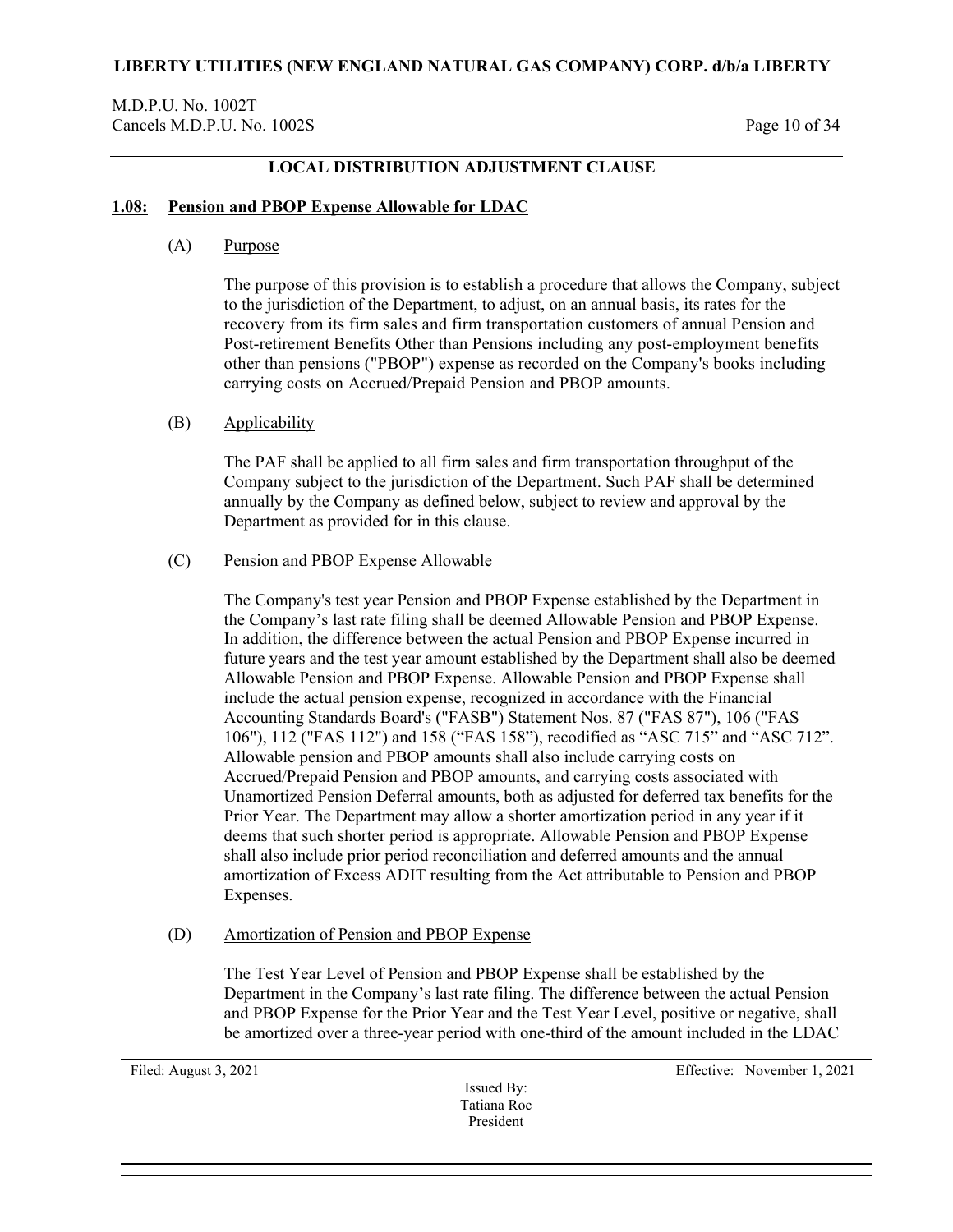M.D.P.U. No. 1002T Cancels M.D.P.U. No. 1002S Page 11 of 34

## **LOCAL DISTRIBUTION ADJUSTMENT CLAUSE**

to be effective for the upcoming year, one-third deferred for one year and one-third deferred for two years. The amortization shall include carrying costs calculated at the Weighted Cost of Capital.

(E) Definitions

PBOP: shall be the Company's postretirement benefits other than pensions including any post-employment benefits other than pensions.

Pension Plan: is a Qualified Pension Plan, as defined by the Employee Information Retirement Security Act of 1974, as amended from time to time.

Accrued/Prepaid Pension and PBOP Amount: is the difference between the actual cash contributions to the Pension and PBOP Plans and the pension and PBOP expense amounts recognized in accordance with FAS 87 and FAS 106 (recodified as ASC 715).

Prior Year: is the calendar year previous to the effective date of the proposed PAF.

Pension/PBOP Deferral: is the difference between the total Test Year Level of Pension and PBOP Expense established by the Department in the Company's most recent rate filings and the actual Pension and PBOP Expenses booked by the Company for each Prior Year.

(F) Pension and PBOP Expense Adjustment Factor Formula

$$
PAF_s
$$
  
= 
$$
\frac{(TYLE + PD + (WCC x (UPD + APA - DTB)) + RA_{PE} + EADIT_{paf}) x LA_s}{T: Thru_s}
$$

**and**:  $PD = \frac{PD_T + PD_{T1} + PD_{T2}}{3}$ 

**Where**:

| <b>TYLE</b>           | Test Year Level of Pension and PBOP Expense as established by the<br>Department in the Company's last rate filing. |
|-----------------------|--------------------------------------------------------------------------------------------------------------------|
| <b>PD</b>             | The total amount of the Pension/PBOP Deferral to be amortized in the<br>upcoming year.                             |
| <b>WCC</b>            | Pre-tax Weighted Cost of Capital as set in the Company's most recent<br>rate case.                                 |
| Filed: August 3, 2021 | Effective: November 1, 2021<br>$\mathbf{r}$ in                                                                     |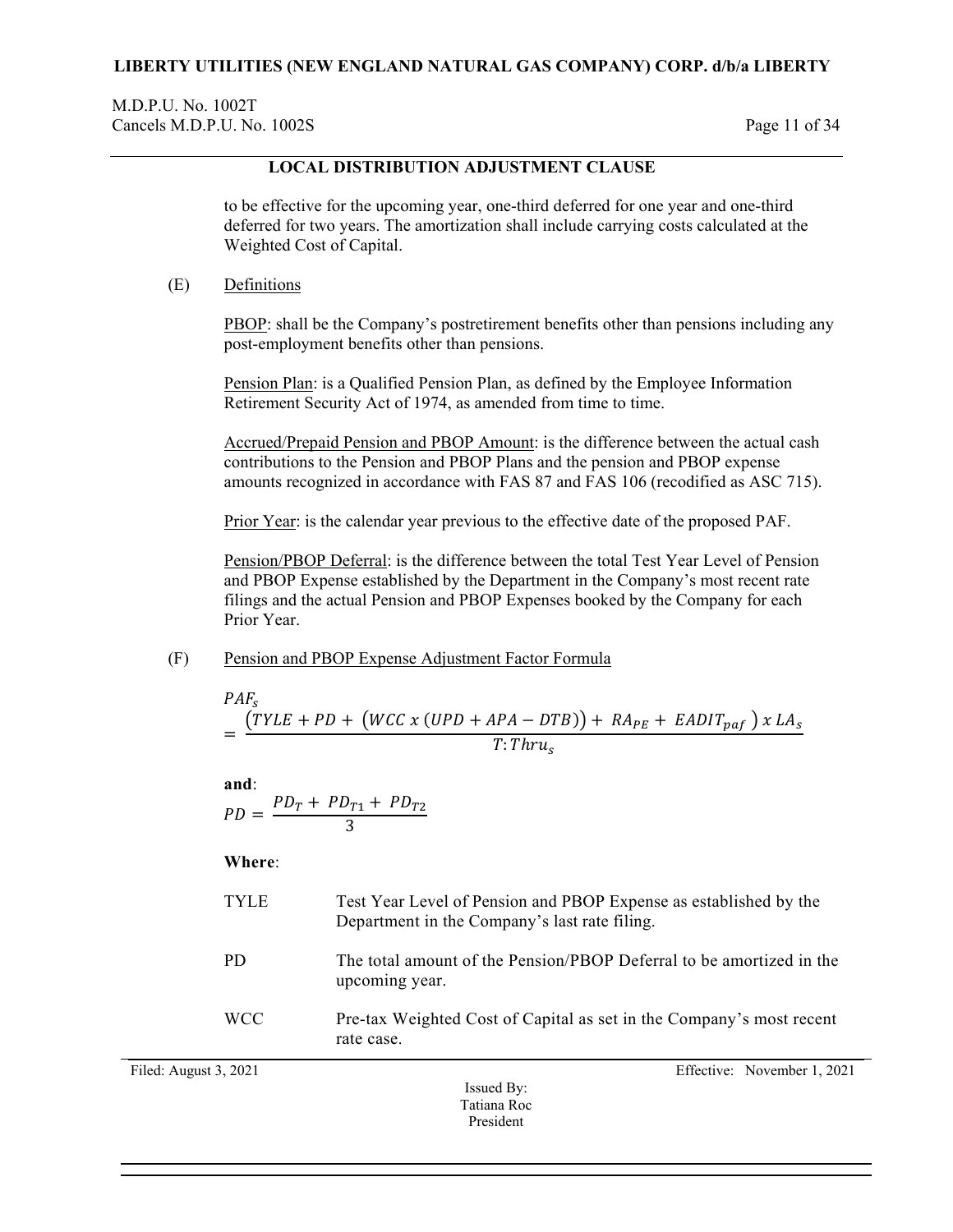## M.D.P.U. No. 1002T Cancels M.D.P.U. No. 1002S Page 12 of 34

# **LOCAL DISTRIBUTION ADJUSTMENT CLAUSE**

| <b>UPD</b>           | The Unamortized Pension/PBOP Deferral is the amount of the<br>Pension/PBOP Deferral not yet included in distribution rates. At the<br>beginning of the year, the Unamortized Pension/PBOP Deferral is the<br>sum of: (1) the Unamortized Pension/PBOP Deferral at the beginning<br>of the Prior Year; plus (2) the Pension/PBOP Deferral for the Prior<br>Year; minus (3) the Reconciliation Adjustment for the Prior Year. |            |
|----------------------|-----------------------------------------------------------------------------------------------------------------------------------------------------------------------------------------------------------------------------------------------------------------------------------------------------------------------------------------------------------------------------------------------------------------------------|------------|
| APA                  | The Average Accrued/Prepaid Pension and PBOP Amount is one half<br>the sum of: (1) the Accrued/Prepaid Pension and PBOP Amount<br>recorded on the Company's books as of the beginning of the Prior Year;<br>and (2) the Accrued/Prepaid Pension and PBOP Amount recorded on<br>the Company's books as of the end of the Prior Year.                                                                                         |            |
| <b>DTB</b>           | Deferred Tax Benefit shall be the sum of the unamortized portion of<br>actual Pension and PBOP Expense not included in rates and the average<br>Accrued/Prepaid Pension/PBOP amount multiplied by the company's tax<br>adjusted cost of capital as approved in its last rate proceeding.                                                                                                                                    |            |
| RA <sub>PE</sub>     | Pension and PBOP Expense Reconciliation Adjustment, inclusive of<br>the associated interest, as outlined in Section 1.14.                                                                                                                                                                                                                                                                                                   |            |
| $EADIT_{paf}$        | The annual amortization of Excess ADIT resulting from the Act<br>attributable to the Pension and PBOP Expenses.                                                                                                                                                                                                                                                                                                             |            |
| LA <sub>s</sub>      | The Labor Allocator for each Customer Group established in the<br>Company's most recent rate case. The following are the Labor Allocators<br>as approved by the Department in the Company's most recent rate case,<br>D.P.U. 15-75:                                                                                                                                                                                         |            |
|                      |                                                                                                                                                                                                                                                                                                                                                                                                                             | Labor      |
|                      | <b>PAF Customer Group</b>                                                                                                                                                                                                                                                                                                                                                                                                   | Allocators |
|                      | Residential                                                                                                                                                                                                                                                                                                                                                                                                                 | 77.25%     |
|                      | C&I Low Load Factor                                                                                                                                                                                                                                                                                                                                                                                                         | 16.27%     |
|                      | C&I High Load Factor                                                                                                                                                                                                                                                                                                                                                                                                        | 6.48%      |
| T: Thru <sub>s</sub> | Forecasted annual firm throughput volumes in therms for each Customer<br>Group for the twelve consecutive months November to October,<br>inclusive.                                                                                                                                                                                                                                                                         |            |
| <b>PD</b>            | The amount of the current year's Pension Deferral.                                                                                                                                                                                                                                                                                                                                                                          |            |
| $PD_{T1}$            | The amount of the previous year's Pension Deferral.                                                                                                                                                                                                                                                                                                                                                                         |            |

Filed: August 3, 2021 Effective: November 1, 2021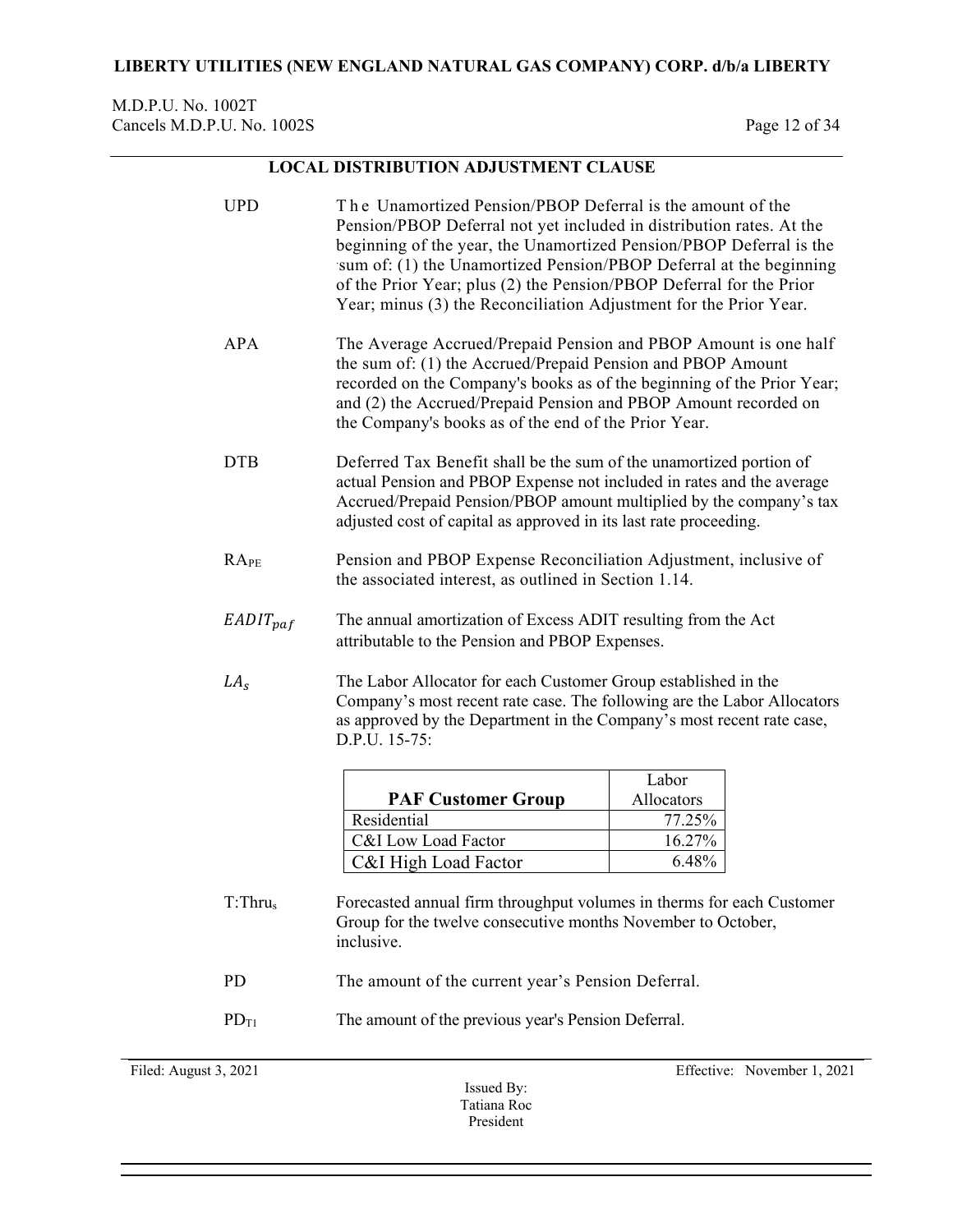M.D.P.U. No. 1002T Cancels M.D.P.U. No. 1002S Page 13 of 34

# **LOCAL DISTRIBUTION ADJUSTMENT CLAUSE**

 $PD_{T2}$  The amount of the second previous year's Pension Deferral.

### <span id="page-12-0"></span>**1.09 Attorney General Consultant Expenses Allowable for LDAC**

(A) Purpose

All Attorney General Consultant Expenses ("AGCE") associated with the Attorney General's retention of consultants to assist with cases before the Department pursuant to Section 4 of Chapter 169 of the Acts of 2008 ("Green Communities Act") enacted and signed into law on July 2, 2008. Such Department-approved expenses are recognized as proper business expenses recoverable through the LDAC.

### (B) Definitions

AGCE are all reasonable costs and expenses associated with the Attorney General's retention of a consultant to assist with a proceeding before the Department. After allowing the full parties to the proceeding to comment regarding the necessity or the desirability of the consultants services and absent a showing that the costs of such services are unnecessary or not responsible or proper, the Department shall approve the costs. The costs for a consultant shall not exceed \$150,000 per proceeding, unless approved by the Department based upon exigent circumstances, including the complexity of the proceeding. Once the costs have been approved by the Department, these costs shall be recognized by the Department for all purposes as proper business expenses of the Company, and are recoverable through rates without further approval by the Department.

(C) AGCEF Formula:

 $GCEF_s = \frac{(AGCE + RA_{AGCE}) \times BDRA}{T: Thru_s}$ 

**Where:**

| AGCE:             | Attorney General Consultant Expenses as defined in Section 1.09(B)                                                                                                               |
|-------------------|----------------------------------------------------------------------------------------------------------------------------------------------------------------------------------|
| <b>RAAGCE</b>     | Attorney General Consultant Expenses Reconciliation Adjustment -<br>Account 175.10 balance, inclusive of the associated Account 175.10<br>interest, as outlined in Section 1.14. |
| BDRA <sub>s</sub> | The Base Distribution Revenue Allocator for each Customer Group<br>established in the Company's most recent rate case as outlined in Section<br>$1.04(1)$ .                      |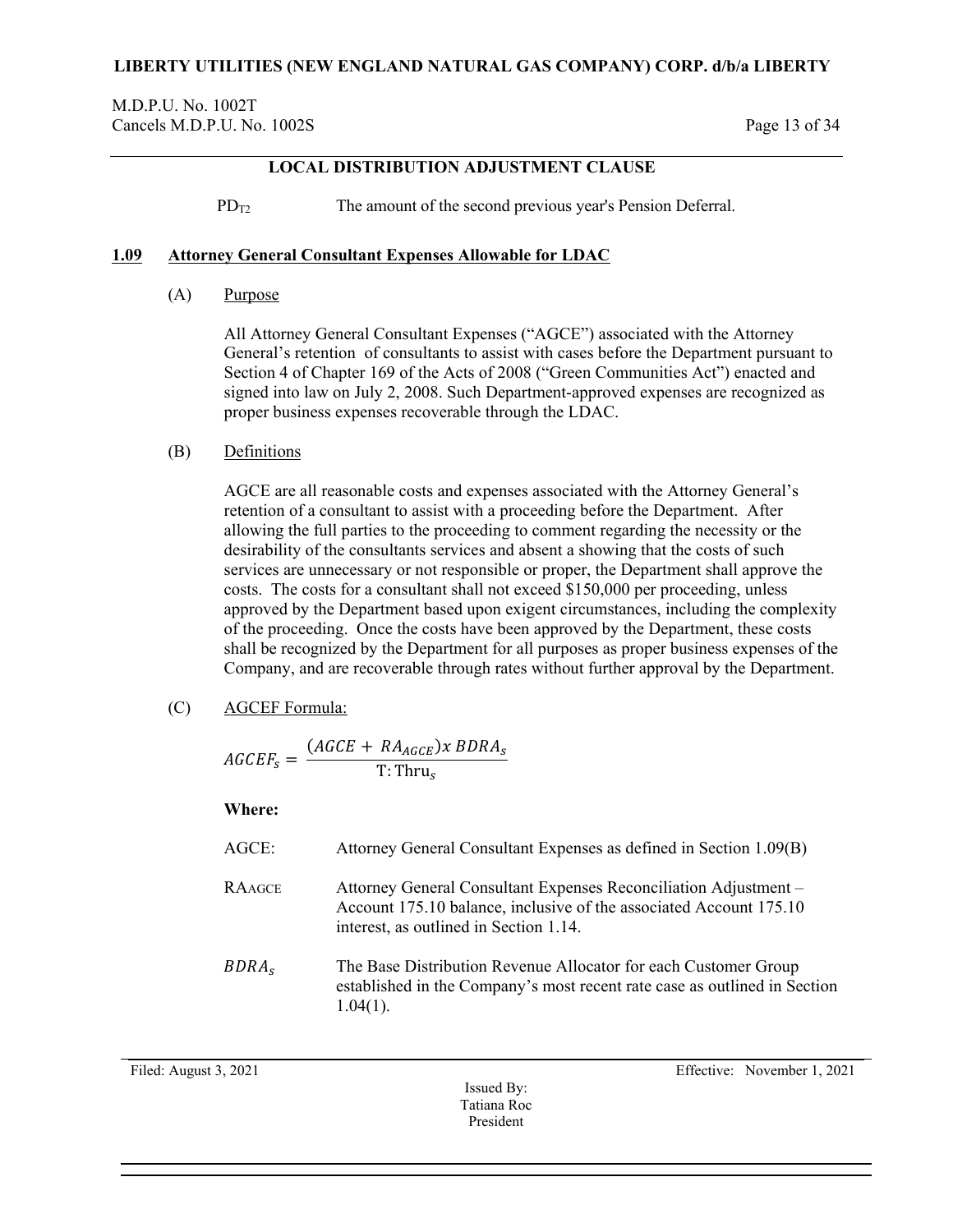M.D.P.U. No. 1002T Cancels M.D.P.U. No. 1002S Page 14 of 34

## **LOCAL DISTRIBUTION ADJUSTMENT CLAUSE**

T:Thrus Forecasted annual firm throughput volumes in therms for each Customer Group for the twelve consecutive months November to October, inclusive.

#### <span id="page-13-0"></span>**1.10: Gas System Enhancement Program**

### (A) Purpose

The purpose of the Gas System Enhancement Program ("GSEP") Tariff is to establish a procedure that implements the provisions of G.L. c. 164, § 145, allowing the Company, subject to the jurisdiction of the Department, to obtain recovery of eligible costs associated with the replacement or improvement of existing natural gas distribution infrastructure to improve public safety or infrastructure reliability. In accordance with G.L. c. 164, § 145(b), all costs associated with the GSEP are incurred to address aging or leaking natural gas infrastructure within the Commonwealth in the interest of public safety and reducing lost and unaccounted for natural gas through a reduction in natural gas system leaks. Consistent with St. 2016 c. 188, Section 13, cost recovery for expenses incurred for the repair of G3SEI leaks shall be allowable through GSEP.

## (B) Applicability

As a component of the LDAC, the GSEAF and the GSERAF, as defined herein, shall be applied to all firm sales and firm transportation throughput of the Company's customers, with the exception of the throughput associated with customers of the former Blackstone Gas Company, as determined in accordance with the provisions of Section 1.10 (E) of this clause. The GSEAF and GSERAF shall be determined annually by the Company, as defined below, subject to the Department's review and approval.

### (C) Effective Date

In accordance with G.L. c. 164, §§ 145 (a), (d), (e), the annual GSEAF associated with each GSEP Investment Year beginning on and after January 1, 2015, shall be effective on May 1 of the respective GSEP Investment Year, based on the GSEP Revenue Requirement calculated in the annual GSEP Plan filed with the Department on or before October 31 in the year prior to the GSEP Investment Year. The annual GSERAF shall be effective on the November 1 following each GSEP Investment Year.

- (D) Definitions
	- (1) Accumulated Deferred Income Taxes are the net reduction in Federal income and State franchise taxes associated with the use of accelerated depreciation allowed for income tax purposes including amortization of Excess ADIT resulting from the Act attributable to Gas System Enhancement Expenses

Filed: August 3, 2021 Effective: November 1, 2021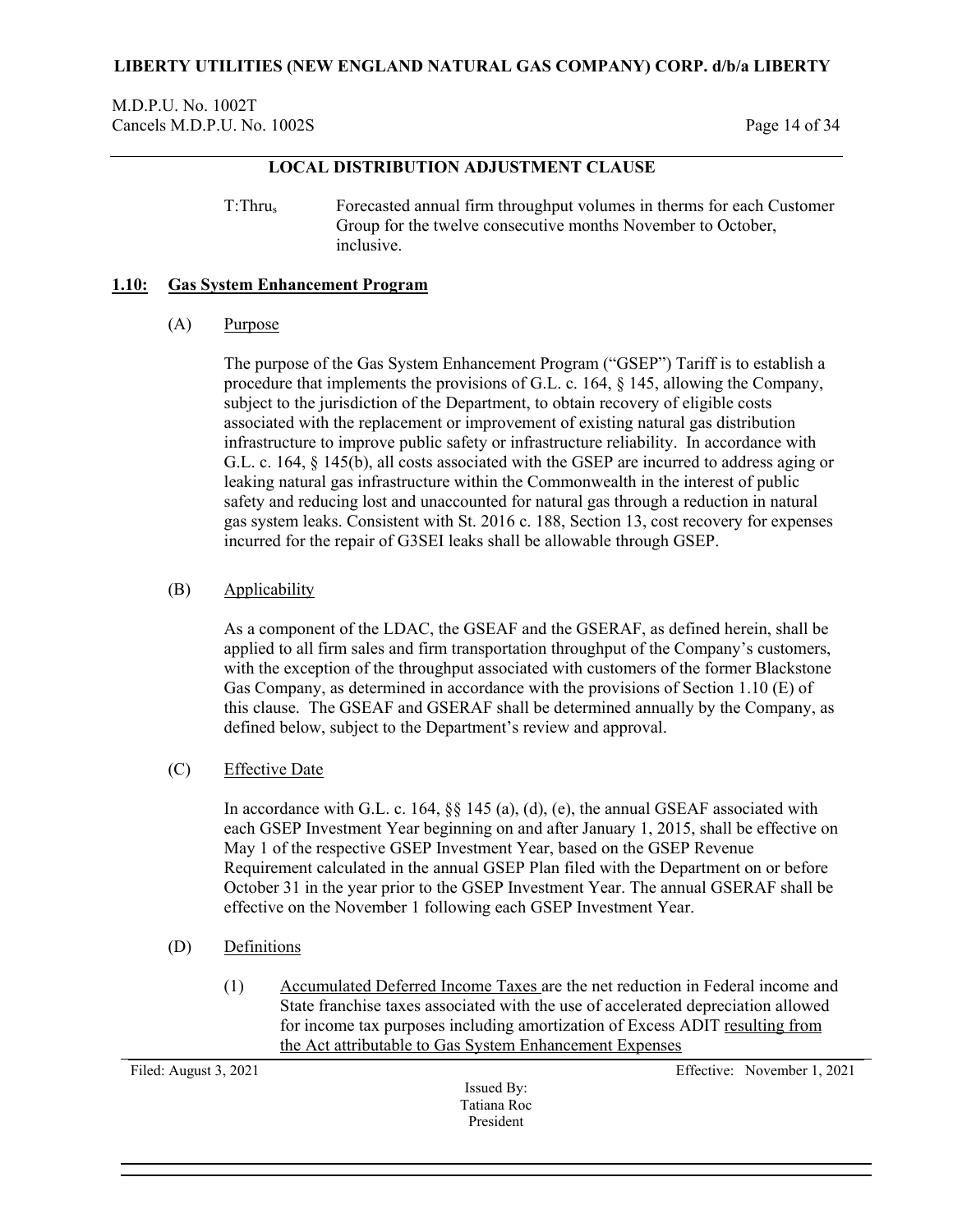# **LOCAL DISTRIBUTION ADJUSTMENT CLAUSE**

- (2) Accumulated Reserve for Depreciation is the cumulative net credit balance arising from the provision for Depreciation Expense.
- (3) Depreciation Expense is the return of the Company's investment in Rate Base at established depreciation rates as approved by the Department in the Company's most recent general distribution rate proceeding.
- (4) Eligible G3SEI Expense is the O&M expense incurred by the Company to repair G3SEI during the GSEP Investment Year.
- (5) Eligible GSEP Investment is the cost of Eligible Infrastructure Replacement Projects planned for the current GSEP Investment Year, plus the cumulative actual and planned cost of Eligible Infrastructure Replacement Projects completed through the end of the year prior to the current GSEP Investment Year, as summarized in the annual GSEP Plan. Costs included in the GSEP Revenue Requirement associated with Eligible GSEP Investment are depreciation expense, property taxes, and the return on investment utilizing the after-tax rate of return approved by the Department in the Company's most recent general distribution rate proceeding, adjusted to a pre-tax basis by using the current federal and state income tax rates applicable to the GSEP Investment Year. Project costs shall be Eligible GSEP Investment in the year completed and placed into service. Eligible GSEP Investment includes costs recorded in the following MDPU/FERC plant accounts:

| Account No. 367/367 Mains – Transmission |
|------------------------------------------|
| Mains - Distribution                     |
| Services – Distribution                  |
| Meters – Distribution                    |
| Meter Installations – Distribution       |
| House Regulators – Distribution          |
|                                          |

The costs booked to the above accounts shall be determined in accordance with the Company's application of the Uniform System of Accounts for Gas Companies, 220 C.M.R. § 50.00, Gas Plant Accounts, in use during the test year of its previous base rate case, filed pursuant to G.L. c. 164 § 94.

(6) Eligible GSEP Savings are the cumulative reduction in operating and maintenance leak repair expense achieved with the replacement of leak-prone main. Eligible GSEP Savings shall be equal to the most recent three-year average of leak repair cost per mile for Aldyl-A pipe installed prior to 1985, noncathodically protected steel mains, cast iron mains and wrought iron mains, respectively, updated annually in the GSEP Plan filed on October 31 of each year for the subsequent construction year. The costs associated with leak repair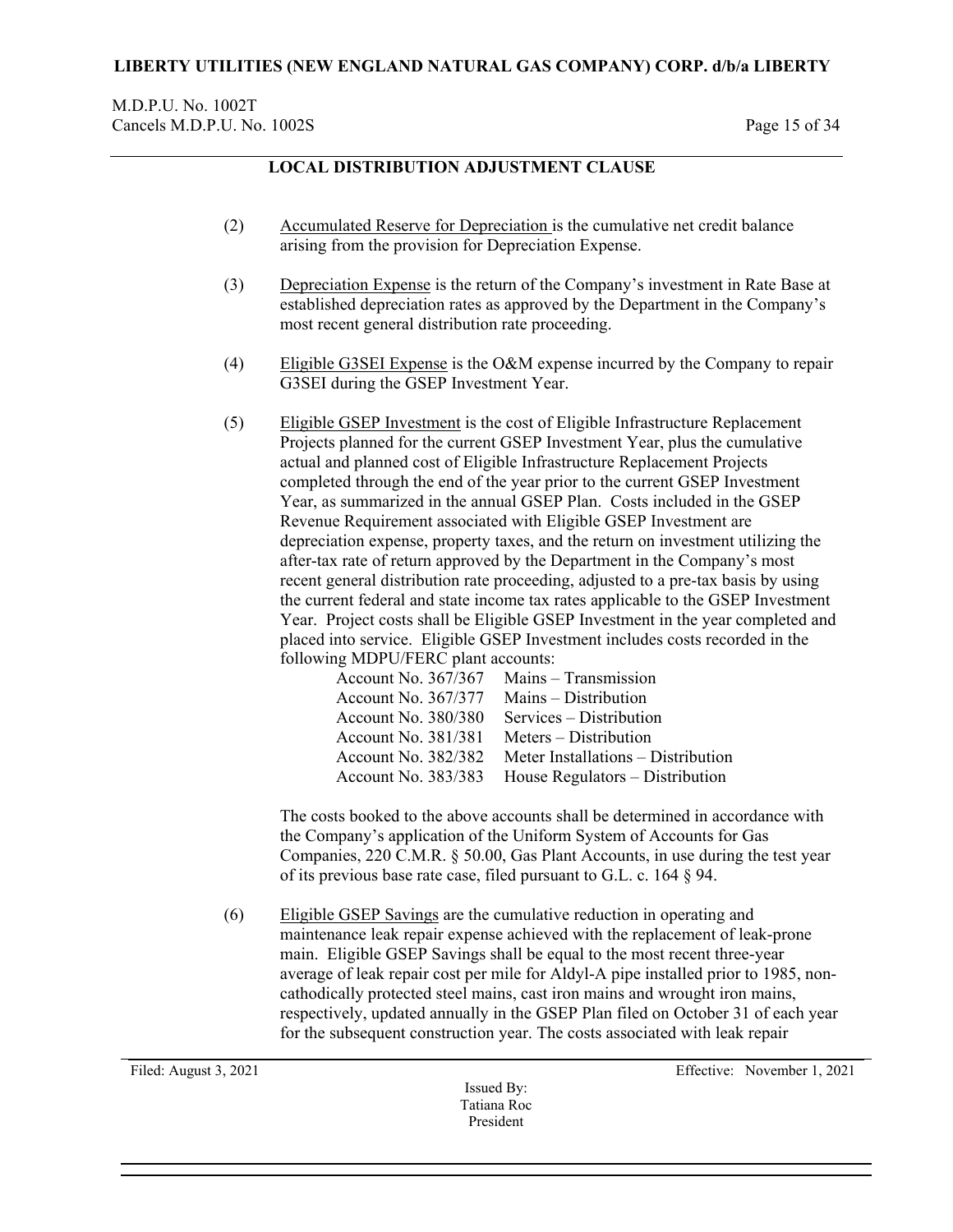### M.D.P.U. No. 1002T Cancels M.D.P.U. No. 1002S Page 16 of 34

## **LOCAL DISTRIBUTION ADJUSTMENT CLAUSE**

expense shall be determined in accordance with the Uniform System of Accounts for Gas Companies, 220 C.M.R. § 50.00, Operations and Maintenance Expense Accounts, in use during the test year of its previous base rate case filed pursuant to G.L. c. 164, § 94.

- (7) Existing Infrastructure is mains, services, meter sets composed of Aldyl-A pipe installed prior to 1985, non-cathodically protected steel, cast iron and wrought iron and other ancillary facilities composed of Aldyl-A pipe installed prior to 1985, non-cathodically protected steel, cast iron, wrought iron and copper. [G.L. c. 164,  $\S$  145(c)]
- (8) Eligible Infrastructure Replacement Project is a project to replace or improve the Company's Existing Infrastructure that: (i) is made on or after January 1, 2015; (ii) is designed to improve public safety or infrastructure reliability; (iii) does not increase the Company's revenue by connecting an improvement for a principal purpose of serving new customers; (iv) reduces, or has the potential to reduce, lost and unaccounted for natural gas through a reduction in natural gas system leaks; and (v) is not included in the Company's current rate base as determined in the gas company's most recent rate proceeding. [G.L. c. 164,  $\S$  145(a)]
- (9) Gross Plant Investments are the capitalized costs of GSEP plant investments including costs of removal recorded on the Company's books for Eligible Infrastructure Replacement Projects. Gross Plant Investment for a GSEP Investment Year shall be the cumulative actual and planned cost of Eligible Infrastructure Replacement Projects completed through the end of the year prior to the current GSEP Investment Year and the planned capitalized investment for the current GSEP Investment Year associated with the GSEP Plan filed with the Department on October 31 of the year prior to the GSEP Investment Year. Actual capitalized cost of GSEP Investments shall include applicable overhead and burden costs subject to the test provided in Section 1.10 (I) and allowance for funds used during construction ("AFUDC")
- (10) G3SEI shall mean Grade 3 gas leaks that have been determined to have a significant environmental impact, defined, consistent with 220 CMR 114.07, as a leak if during the initial identification or the most recent annual survey:

1. the highest barhole reading shows a gas-in-air reading of 50% or higher or

2. the area of 2,000 square feet or greater in which the Company has detected either

> a) a positive reading on Flame Ionization Unit ("FIU"), which detects flammable gas concentrations, or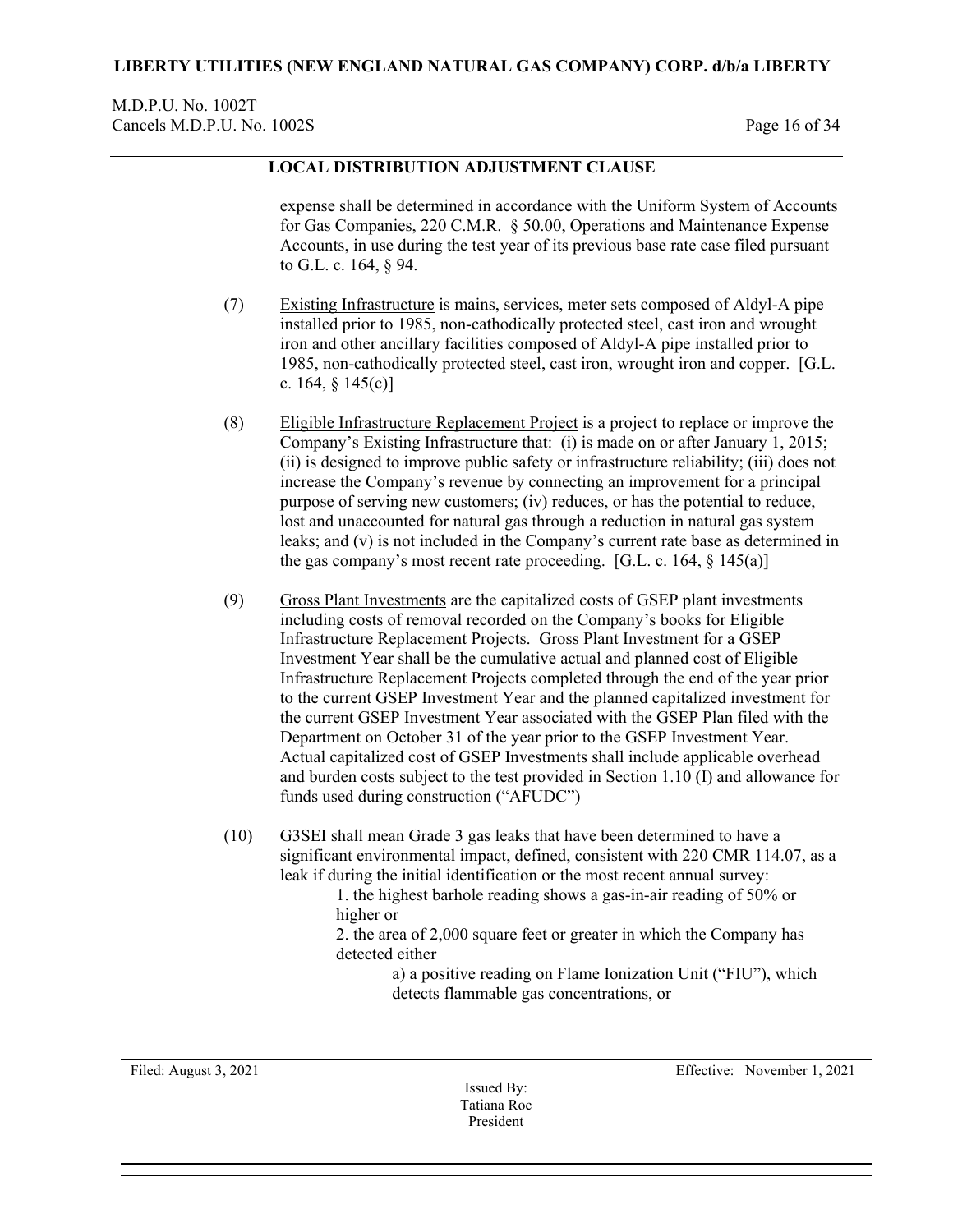## M.D.P.U. No. 1002T Cancels M.D.P.U. No. 1002S Page 17 of 34

# **LOCAL DISTRIBUTION ADJUSTMENT CLAUSE**

b) a positive Combustible Gas Indicator ("CGI"), which detects flammable gas-in-air concentrations, surrounded by an area of either negative FIU readings or CGI readings.

- (11) GSEAF is the Gas System Enhancement Adjustment Factor that recovers the aggregate GSEP Revenue Requirement approved by the Department for actual and planned Eligible GSEP Investment made beginning January 1, 2015, and in annual periods January 1 through December 31 of each GSEP Investment Year, with the annual recovery period beginning May 1 of each GSEP Investment Year for the cumulative spending on planned or completed projects anticipated to be placed in service through the end of the GSEP Investment Year.
- (12) GSERAF is the Gas System Enhancement Reconciliation Adjustment Factor that recovers the GSEP Reconciliation Adjustment. The GSERAF shall be filed on or before May 1 for effect November 1 following each GSEP Investment Year through October 31 of the following year.
- (13) GSEP Investment Year is the annual period beginning on January 1 and ending on December 31, during which the Company anticipates placing GSEP Eligible Infrastructure Replacement Projects in service.
- (14) GSEP Offsets represent the reduced operating and maintenance expense associated with the elimination of natural gas leaks through Eligible Infrastructure Replacement Projects. GSEP Offsets are determined by multiplying Eligible GSEP Savings by the total miles of Aldyl-A installed prior to 1985, non-cathodically protected steel mains, cast iron mains, Incidental Infrastructure and wrought iron mains, replaced or abandoned by the Company in the period January 1 through December 31 of the respective GSEP Investment Year. For the purposes of calculating the GSEP Offsets, the Company shall identify, by material type, all miles of mains replaced or abandoned in connection with GSEP projects.
- (15) GSEP Plan is the Company's plan to replace or improve existing distribution infrastructure in accordance with G.L. c. 164, § 145, as filed with the Department on October 31 of each year, including information pertaining to eligible infrastructure replacement undertaken to eliminate natural gas system leaks in the subsequent construction year and over a future timeline allowing for the removal of all leak-prone infrastructure on an accelerated basis. [G.L. c. 164, § 145 (a),  $(c)$  and  $(d)$ ]
- (16) GSEP Reconciliation Adjustment is the difference between the GSEP Revenue Requirement on cumulative Eligible GSEP Investment for a GSEP Investment Year and the billed revenue from the GSEAF associated with the same GSEP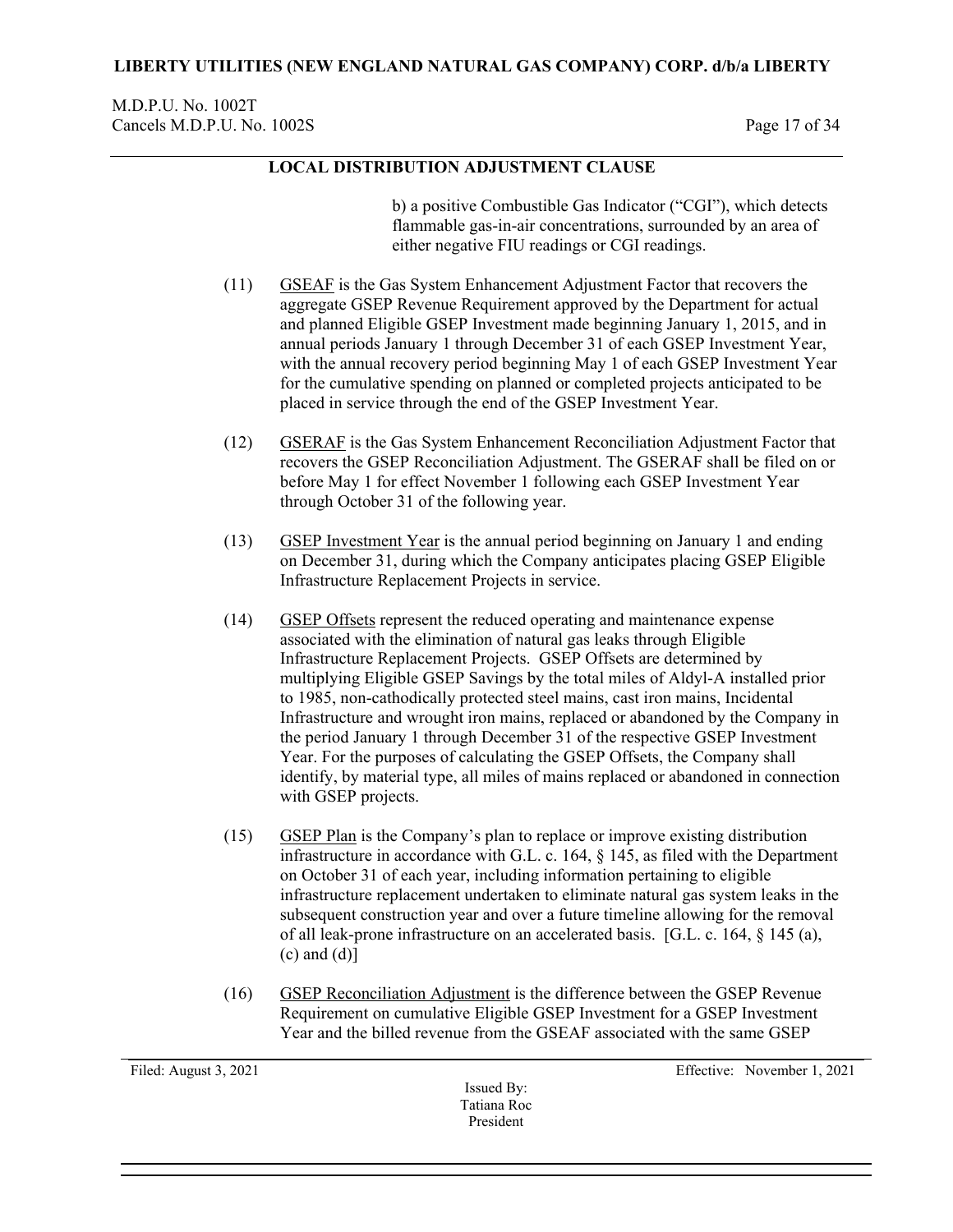### M.D.P.U. No. 1002T Cancels M.D.P.U. No. 1002S Page 18 of 34

## **LOCAL DISTRIBUTION ADJUSTMENT CLAUSE**

Investment Year. The GSEP Revenue Requirement, for this purpose, shall reflect actual cumulative Eligible GSEP Investment. The GSEP Reconciliation Adjustment shall include interest on any balance, accrued at the Bank of America prime rate. The GSEP Reconciliation Adjustment shall be recovered through the GSERAF.

- (17) GSEP Revenue Requirement is the accumulated revenue requirements through December 31 of each GSEP Investment Year, based on the Eligible GSEP Investment to be completed during the GSEP Investment Year and inclusive of the actual and planned Eligible GSEP Investment incurred through the end of the year prior to the current GSEP Investment Year. The revenue requirement for each GSEP Investment Year will be calculated on a monthly basis, and shall represent the sum of the revenue requirement for each of the twelve months of the respective year. The annual revenue requirement on Eligible GSEP Investment for subsequent years will also be calculated on a monthly basis.
- (18) Incidental Infrastructure is any connected facilities such as services, meters, or regulators or pre-existing pipe segments, including but not limited to, plastic and cathodically protected steel pipe segments, that must be installed, replaced or retired to enable the replacement project to become operational and/or manage the costs of the replacement project, and where such plastic and cathodically protected steel pipe segments are not more than 50 percent of the total replacement project footage.
- (19) Property Tax Rate is the Company's composite property tax rate determined in the Company's most recent general distribution rate proceeding, calculated as the ratio of total annual property taxes paid to total taxable net plant in service.
- $(20)$  Rate Base is the investment value upon which the Company is permitted to earn its authorized rate of return.
- (21) Rate Base Allocators are the allocation factors for each GSEP Customer Group that are applied to the GSEP Revenues Requirements that the Company is allowed to recover through the GSEAF to determine the GSEAF rate for each GSEP Customer Group. The following are the Rate Base Allocators as approved by the Department in the Company's most recent general distribution rate proceeding:

| <b>GSEP Customer Group</b> | Rate Base<br><b>Allocators</b> |
|----------------------------|--------------------------------|
| Residential                | 73.58%                         |
| C&I Low Load Factor        | 16.84%                         |

Issued By: Tatiana Roc President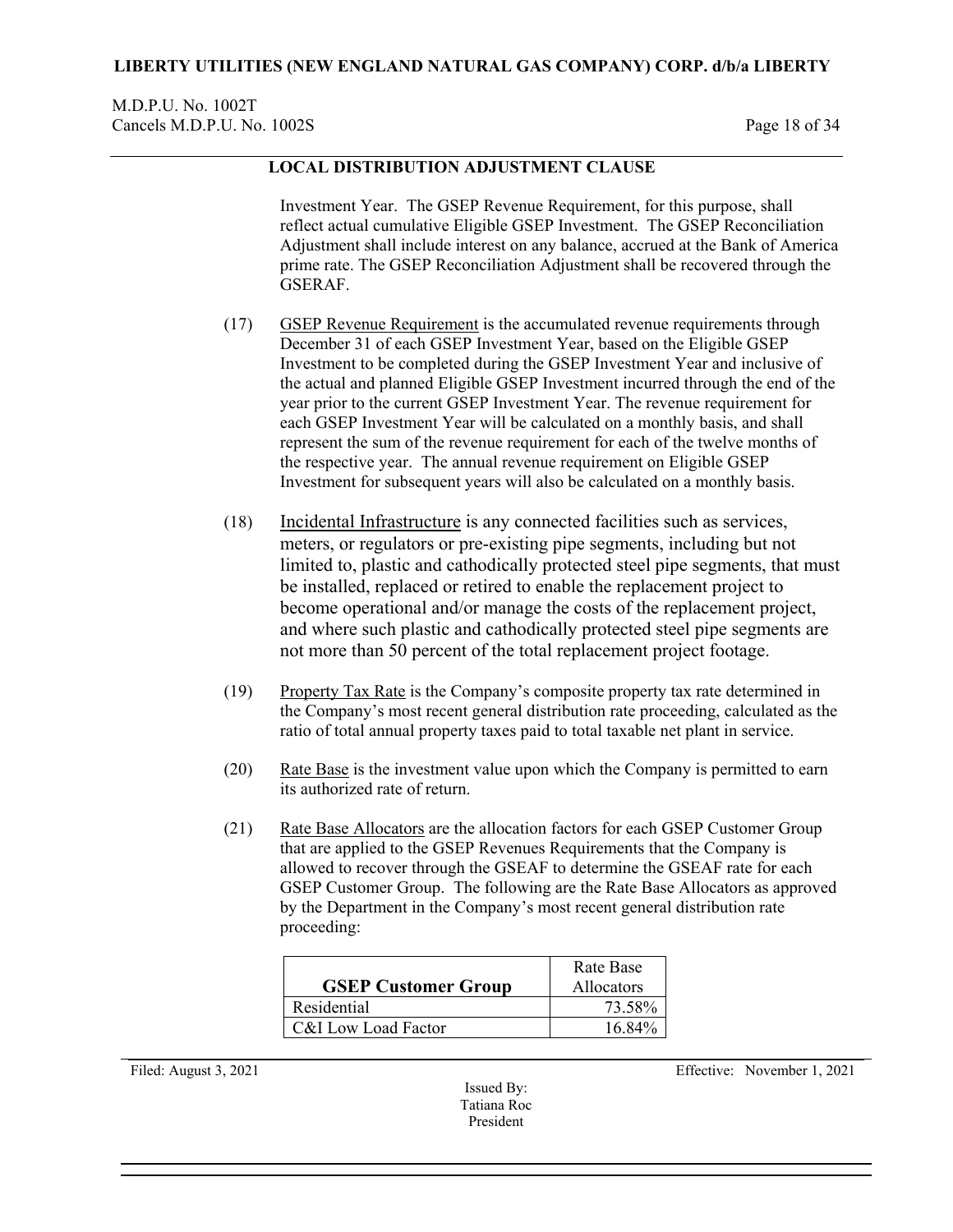### **LIBERTY UTILITIES (NEW ENGLAND NATURAL GAS COMPANY) CORP. d/b/a LIBERTY**

M.D.P.U. No. 1002T Cancels M.D.P.U. No. 1002S Page 19 of 34

# **LOCAL DISTRIBUTION ADJUSTMENT CLAUSE**

| C&I High Load Factor | $\Omega$ 500/ |
|----------------------|---------------|
|----------------------|---------------|

(E) GSEAF Formula:

 $CAP = 3.0\% \times TOT$  REV

If  $\overline{CAP} < GSEP\_REC_c - GSEARCH\_REC_p$ 

Then

$$
GSEAF_s = \frac{GSEP_{RECc} - ((GSEP_{RECc} - GSEAF_{REcp}) - CAP) + G3SEI \times RBA_s}{A:TPvol_{exB}}
$$

Else

$$
GSEAF_s = \frac{(GSEP\_REC_c + DEF\_REC + G3SEI)) \times RBA_s}{A:TPvol_{exB}}
$$

And:

$$
DEF\_REC = Lesser of (DEFr or (CAP - GSEP\_RECc - GSEARCH\_RECp))
$$

### **Where:**

| $S$ :                 | Designates a separate factor for each GSEP Customer Groups.                                                                                                                                                                                                                                                                                                                         |
|-----------------------|-------------------------------------------------------------------------------------------------------------------------------------------------------------------------------------------------------------------------------------------------------------------------------------------------------------------------------------------------------------------------------------|
| $GSEAF_s$ :           | The GSEAF, by Customer Group, as defined in Section 1.10 (D) (18).                                                                                                                                                                                                                                                                                                                  |
|                       | GSEP REC: The GSEP Recovery, consisting of GSEP Revenue Requirement associated with<br>the cumulative Eligible GSEP Investments for the respective GSEP Investment<br>Year, excluding Eligible G3SEI Expense. Cumulative Eligible GSEP<br>Investments will consist of actual and planned investment from January 1, 2015<br>through the end of the respective GSEP Investment Year. |
|                       | $GSEAF$ <sub>r</sub> $REC_p$ : The annual recovery amount reflected in the GSEAF for the applicable prior<br>GSEP Investment Year excluding Eligible G3SEI Expense. The current year<br>GSEP REC is compared against the GSEAF REC <sub>p</sub> to quantify the change in the<br>recovery that is to be compared to the CAP.                                                        |
| $RBAs$ :              | Rate Base Allocator for each GSEP Customer Group as specified in Section 1.10<br>$(D)$ (18).                                                                                                                                                                                                                                                                                        |
| Filed: August 3, 2021 | Effective: November 1, 2021                                                                                                                                                                                                                                                                                                                                                         |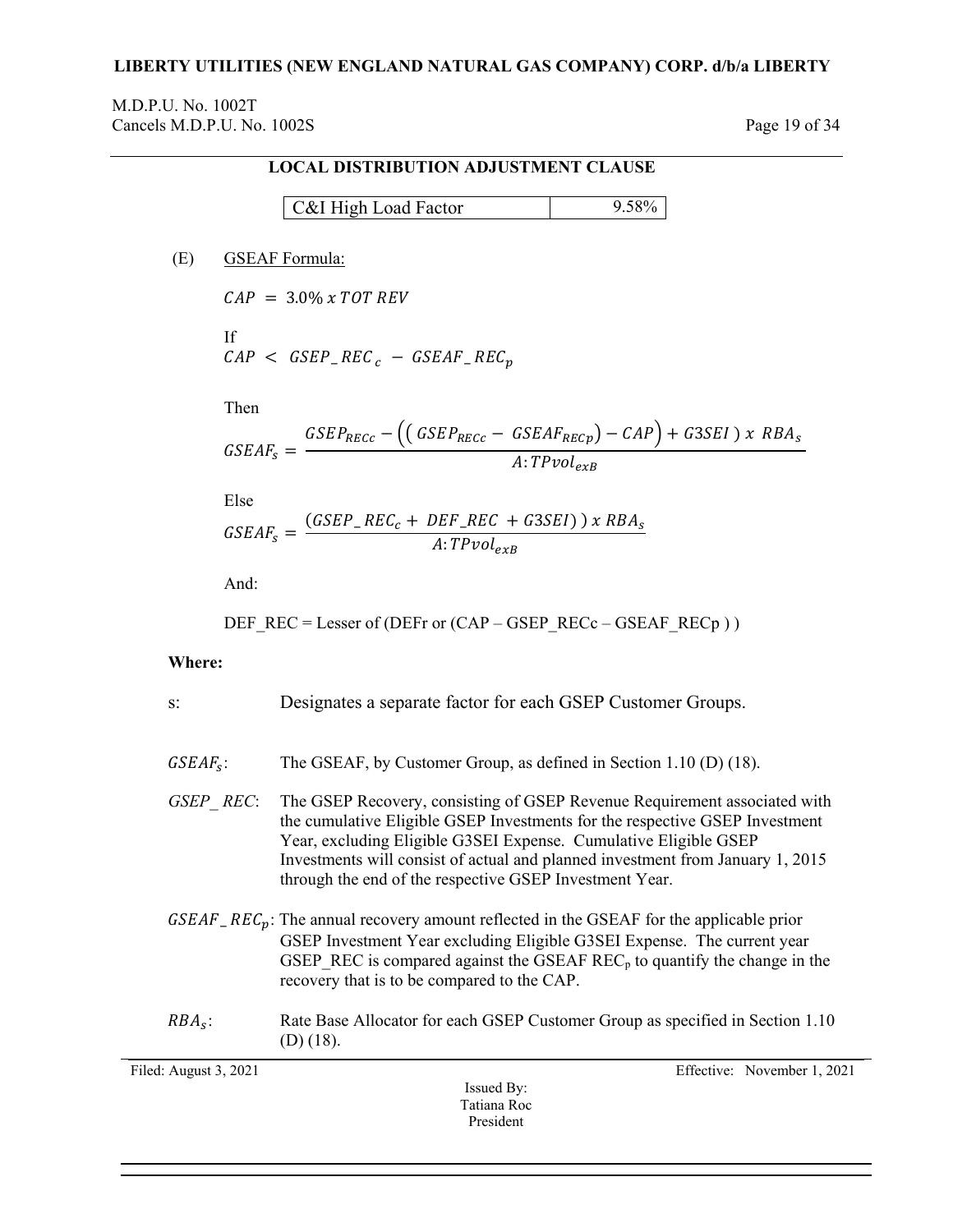## M.D.P.U. No. 1002T Cancels M.D.P.U. No. 1002S Page 20 of 34

# **LOCAL DISTRIBUTION ADJUSTMENT CLAUSE**

| $A:TPvol_{exB}:$ | Forecasted Annual Throughput Volumes for each GSEP Customer Group<br>inclusive of all firm sales and firm transportation throughput excluding<br>throughput associated with customers of the former Blackstone Gas Company.                                                                                                                                                                                                                                                                                                                                       |
|------------------|-------------------------------------------------------------------------------------------------------------------------------------------------------------------------------------------------------------------------------------------------------------------------------------------------------------------------------------------------------------------------------------------------------------------------------------------------------------------------------------------------------------------------------------------------------------------|
| RB:              | The Rate Base associated with the cumulative Eligible GSEP Investments. For<br>purposes of establishing a GSEAF rate and the GSEP Reconciliation Adjustment<br>the rate base will be calculated using projected (GSEAF) and actual (GSERAF)<br>monthly balances for GP, ARD, and ADIT.                                                                                                                                                                                                                                                                            |
| PTRR:            | The pre-tax rate of return shall be the after-tax weighted average cost of capital<br>established by the Department in the Company's most recent general rate<br>proceeding, adjusted to a pre-tax basis by using currently effective federal and<br>state income tax rates applicable to the period of the Eligible GSEP Investment.                                                                                                                                                                                                                             |
| DEPR:            | The annual depreciation expense associated with the cumulative monthly Eligible<br>GSEP Investments. For purposes of determining the GSEAF and the GSEP<br>Reconciliation Adjustment, depreciation expense is equal to the sum of the<br>depreciation expense calculated on a monthly basis based on the monthly plant<br>balances utilized in determining rate base.                                                                                                                                                                                             |
| <i>PTMS:</i>     | The property taxes calculated based on the cumulative net GSEP plant<br>investment at the end of the GSEP Investment Year multiplied by the Property<br>Tax Rate established by the Department in the Company's most recent general<br>distribution rate proceeding. Property taxes will be included in the GSEP<br>Revenue Requirement beginning in the year following the GSEP Investment<br>Year at 50% of the annual property tax amount for the first year. In subsequent<br>years, the GSEP Revenue Requirement will reflect a full year of property taxes. |
| OFF:             | The total GSEP Offset associated with reduced leak repair operating and<br>maintenance costs. The GSEP Offset for the first GSEP Investment Year will be<br>50% of the annual GSEP Offset calculated. In subsequent years, the GSEP<br>Offset will reflect a full year of the calculated GSEP Offset. For purposes of<br>determining the GSEP Reconciliation Adjustment for the first year of each GSEP<br>Investment Year, the annual GSEP Offset will be allocated to the months based<br>on the monthly miles of main replaced.                                |
| GP:              | The cumulative GSEP Gross Plant Investments including cost of removal.                                                                                                                                                                                                                                                                                                                                                                                                                                                                                            |
| ARD:             | The Accumulated Reserve for Depreciation associated with the cumulative<br>Eligible GSEP Investments.                                                                                                                                                                                                                                                                                                                                                                                                                                                             |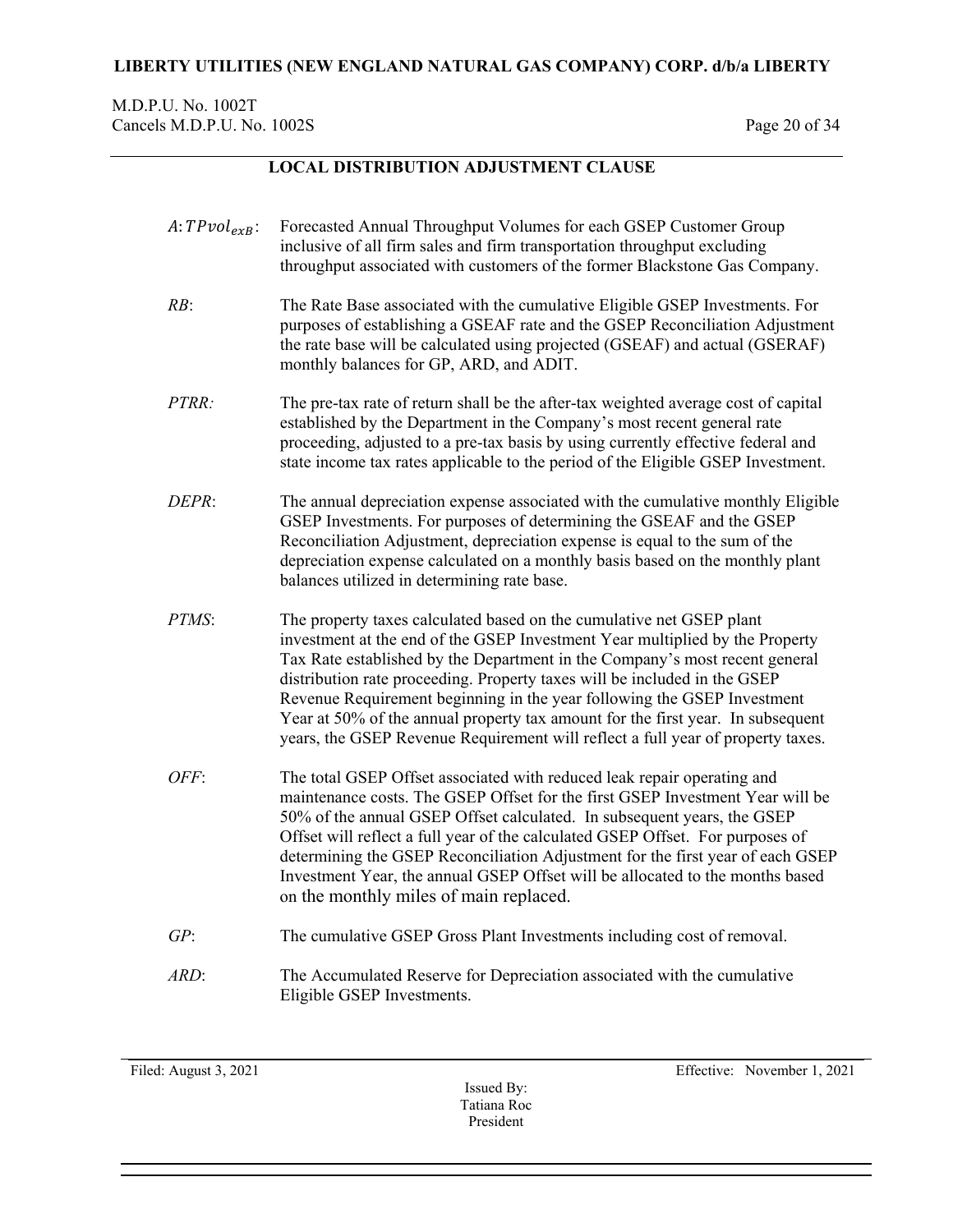M.D.P.U. No. 1002T Cancels M.D.P.U. No. 1002S Page 21 of 34

# **LOCAL DISTRIBUTION ADJUSTMENT CLAUSE**

| ADIT:<br>The Accumulated Deferred Income Taxes associated with the cumulative<br>Eligible GSEP Investments. |                        |                                                                                                                                                                                                                                                                                                                                                                                                                                                                                                                                                                                                                                            |  |  |
|-------------------------------------------------------------------------------------------------------------|------------------------|--------------------------------------------------------------------------------------------------------------------------------------------------------------------------------------------------------------------------------------------------------------------------------------------------------------------------------------------------------------------------------------------------------------------------------------------------------------------------------------------------------------------------------------------------------------------------------------------------------------------------------------------|--|--|
| CAP.                                                                                                        |                        | The maximum change in the revenue requirement to be billed in any given year<br>through the Company's GSEAF.                                                                                                                                                                                                                                                                                                                                                                                                                                                                                                                               |  |  |
| DEF.                                                                                                        |                        | Cumulative actual Reconciliation Adjustment amounts for the prior GSEP<br>Investment Years which have not been reflected in rates due to being in excess of<br>the CAP and are deferred for recovery in a subsequent GSEAF.                                                                                                                                                                                                                                                                                                                                                                                                                |  |  |
| DEF_REC:                                                                                                    |                        | Amount of DEF that is allowed for recovery in the GSEAF.<br>The total annual delivery revenue from sales and transportation customers during<br>the calendar year prior to the year in which the GSEP plan is filed plus imputed<br>gas revenues for sales and transportation customers, calculated as the product of<br>(1) the historical average cost of gas per therm from the period starting in 2013<br>and ending with the most recent year that actual data is available at the time of<br>the GSEP plan filing, and (2) the average of weather normalized sales from sales<br>and transportation throughput over the same period. |  |  |
| TOT_REV:                                                                                                    |                        |                                                                                                                                                                                                                                                                                                                                                                                                                                                                                                                                                                                                                                            |  |  |
| G3SEI:                                                                                                      |                        | Eligible G3SEI Expense representing O&M costs incurred by the Company<br>during the GSEP Investment Year to repair Grade 3 natural gas leaks determined<br>to have significant environmental impact as defined in Section 1.10 $(D)$ (10).                                                                                                                                                                                                                                                                                                                                                                                                 |  |  |
| c:                                                                                                          | The current year.      |                                                                                                                                                                                                                                                                                                                                                                                                                                                                                                                                                                                                                                            |  |  |
| $p$ :                                                                                                       | The prior year.        |                                                                                                                                                                                                                                                                                                                                                                                                                                                                                                                                                                                                                                            |  |  |
| cm:                                                                                                         | The current month      |                                                                                                                                                                                                                                                                                                                                                                                                                                                                                                                                                                                                                                            |  |  |
| pm:                                                                                                         | The prior month        |                                                                                                                                                                                                                                                                                                                                                                                                                                                                                                                                                                                                                                            |  |  |
| $m$ :                                                                                                       | Month                  |                                                                                                                                                                                                                                                                                                                                                                                                                                                                                                                                                                                                                                            |  |  |
| r                                                                                                           |                        | Subsequent GSERAF Filing.                                                                                                                                                                                                                                                                                                                                                                                                                                                                                                                                                                                                                  |  |  |
| (F)                                                                                                         | <b>GSERAF</b> Formula: |                                                                                                                                                                                                                                                                                                                                                                                                                                                                                                                                                                                                                                            |  |  |
|                                                                                                             | If                     | $(RA - DEF\_REC - GSERAF\_REV_{Mav-Oct}) < 0$                                                                                                                                                                                                                                                                                                                                                                                                                                                                                                                                                                                              |  |  |
|                                                                                                             | Then                   |                                                                                                                                                                                                                                                                                                                                                                                                                                                                                                                                                                                                                                            |  |  |
| Filed: August 3, 2021                                                                                       |                        | Effective: November 1, 2021                                                                                                                                                                                                                                                                                                                                                                                                                                                                                                                                                                                                                |  |  |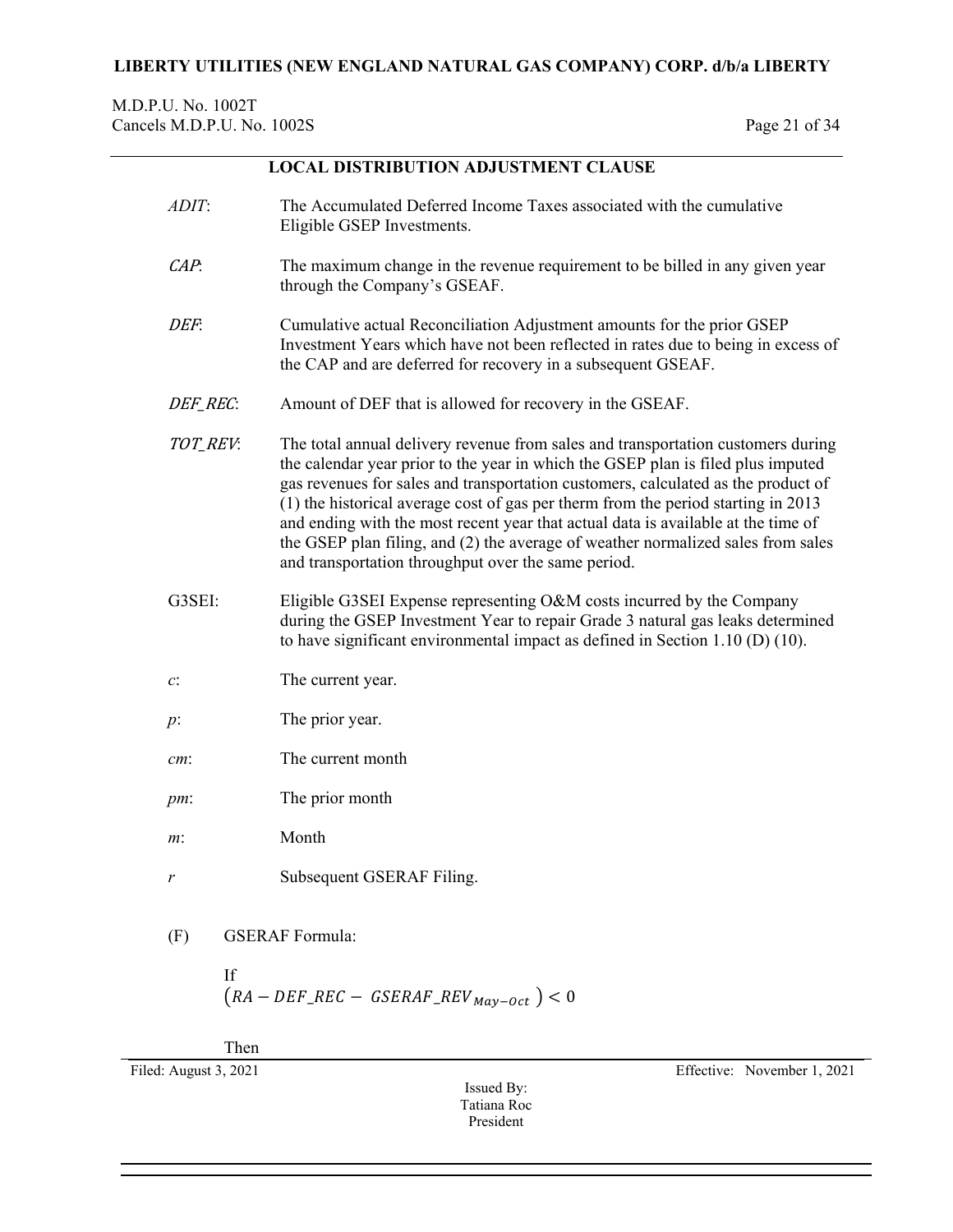## M.D.P.U. No. 1002T Cancels M.D.P.U. No. 1002S Page 22 of 34

## **LOCAL DISTRIBUTION ADJUSTMENT CLAUSE**

 $= \frac{((RA - DEF_{REC} - GSERAF_{REV_{May-Oct}}) + RA_{G3SEL}) \times R}{4 \cdot T_{Piol}}$ : T $\mathcal{P}vol_{exB}$ 

Else:

$$
If CAP < GSEP\_RECc - GSEARCH\_REC_p + DEF\_REC
$$

Then:

$$
GSERAF = \frac{RA_{\text{-}}G3SEI \times RBAis}{A:TPvolexB}
$$

Else:

# $RA\_REC$  =Lesser of ( $(RA - DEF\_REC_f - GSERAF\_REV_{May-Oct})$  or  $(CAP - (GSEP\_REC_c GSEAF\_REC_{p} + \overline{DEF\_REC_{f}}$ )

And:

$$
GSERAF_s = \frac{RA - RA_{-}REC \times RBA_s}{A:TPvol_{exB}}
$$

And:

$$
DEF = RA - RA \cdot REC - DEF \cdot REC_f - GSERAF \cdot REV_{May-Oct}
$$

### **Where:**

| Filed: August 3, 2021 | Effective: November 1, 2021<br>Issued Bv·                                                                                                                                                |
|-----------------------|------------------------------------------------------------------------------------------------------------------------------------------------------------------------------------------|
| $RBAs$ :              | Rate Base Allocator for each GSEP Customer Group as specified in Section 1.10<br>$(D)$ (18).                                                                                             |
| RA REC:               | GSEP Reconciliation Adjustment that is allowed to be recovered in the<br>GSERAF.                                                                                                         |
| RA:                   | GSEP Reconciliation Adjustment - Account 175.35 inclusive of the associated<br>interest, as outlined in Section 1.10 (D) (14) for the GSEP Investment Years as of<br>May 1 of each year. |
| $S$ :                 | Designates a separate factor for each GSEP Customer Groups.                                                                                                                              |
| $GSEARCH_{S}:$        | The Gas System Enhancement Reconciliation Adjustment Factor, Customer<br>Group, as defined in Section 1.10 (D) $(18)$ .                                                                  |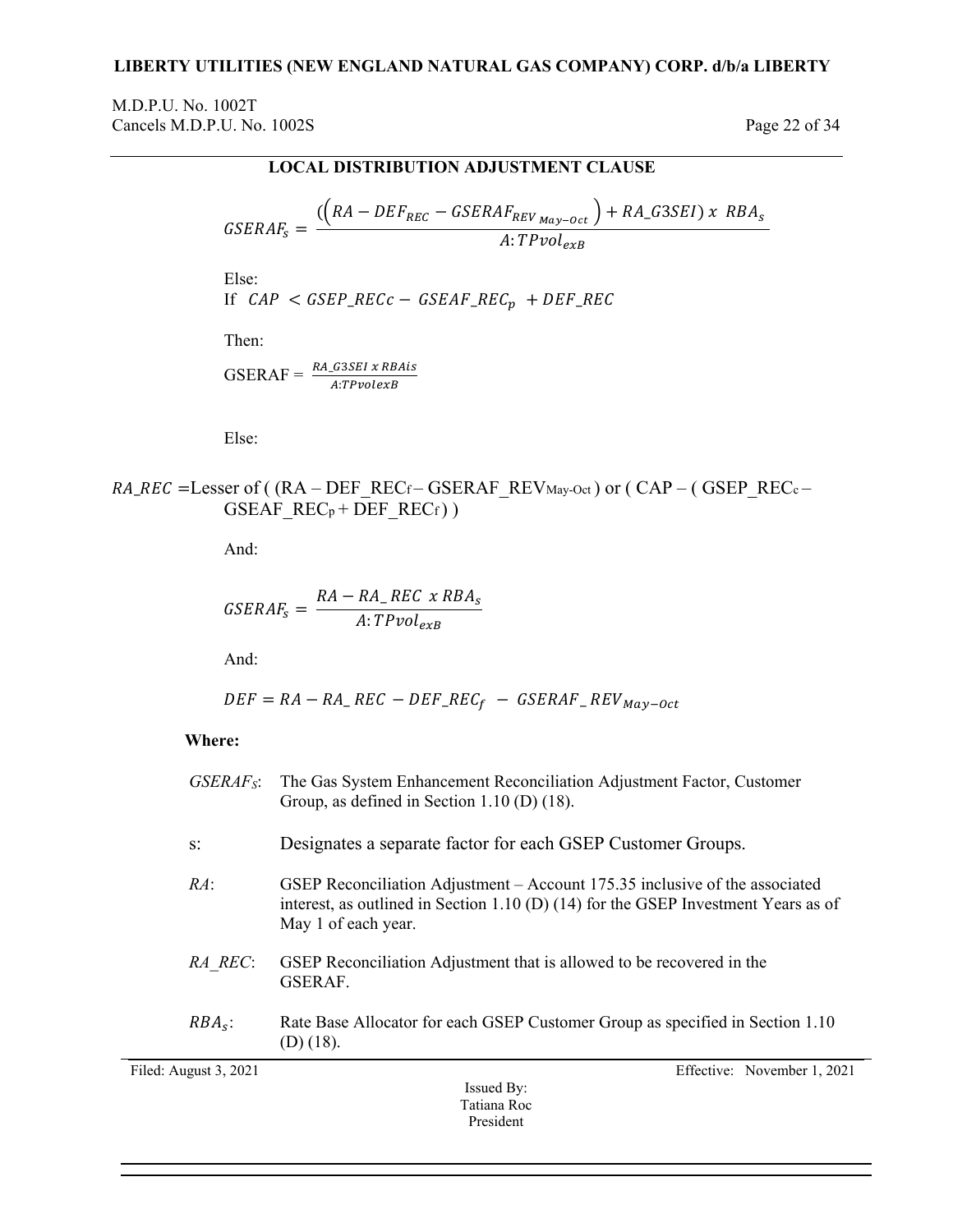## M.D.P.U. No. 1002T Cancels M.D.P.U. No. 1002S Page 23 of 34

# **LOCAL DISTRIBUTION ADJUSTMENT CLAUSE**

- $A: TPvol_{exB}:$  Forecasted Annual Throughput Volumes for each GSEP Customer Group inclusive of all firm sales and firm transportation throughput, excluding throughput associated with customers of the former Blackstone Gas Company.
- CAP: The maximum change in the revenue requirement to be billed in any given year through the Company's GSEAF.
- GSEP REC: The GSEP Recovery, consisting of GSEP Revenue Requirement associated with the cumulative Eligible GSEP Investments for the respective GSEP Investment Year. Cumulative Eligible GSEP Investments will consist of actual and planned investments from January 1, 2015 through the end of the respective GSEP Investment Year.
- GSEAF REC: The annual recovery amount reflected in the GSEAF for the applicable prior GSEP Investment Year. The current year GSEP\_REC is compared against the GSEAF  $REC<sub>p</sub>$  to quantify the change in the recovery that is to be compared to the CAP.
- *c*: The current year.
- *p*: The prior year.
- *f*: Subsequent GSEAF filing.
- $GSERAF\_REV_{Mav-Oct}$ : GSERAF revenue estimated for the period May through October of the current year.
- *DEF\_REC*: Amount of DEF that is allowed for recovery in the GSEAF.
- *DEF* Cumulative actual Reconciliation Adjustment amounts for the prior GSEP Investment Years which have not been reflected in rates due to being in excess of the CAP and are deferred for recovery in a subsequent GSEAF.
- *RA\_G3SEI* GSEP Reconciliation Adjustment for cost recovery of Grade 3 leaks determined to have significant environmental impact as defined in Section 1.10(D)(10).
- (G) Application of GSEAF and GSERAF to Customer Bills

The GSEAF (\$ per therm) and GSERAF (\$ per therm) shall be calculated to the nearest one one-hundredth (\$0.0001) of a cent per therm and will be applied to the monthly firm sales and firm transportation throughput, excluding throughput associated with customers of the former Blackstone Gas Company.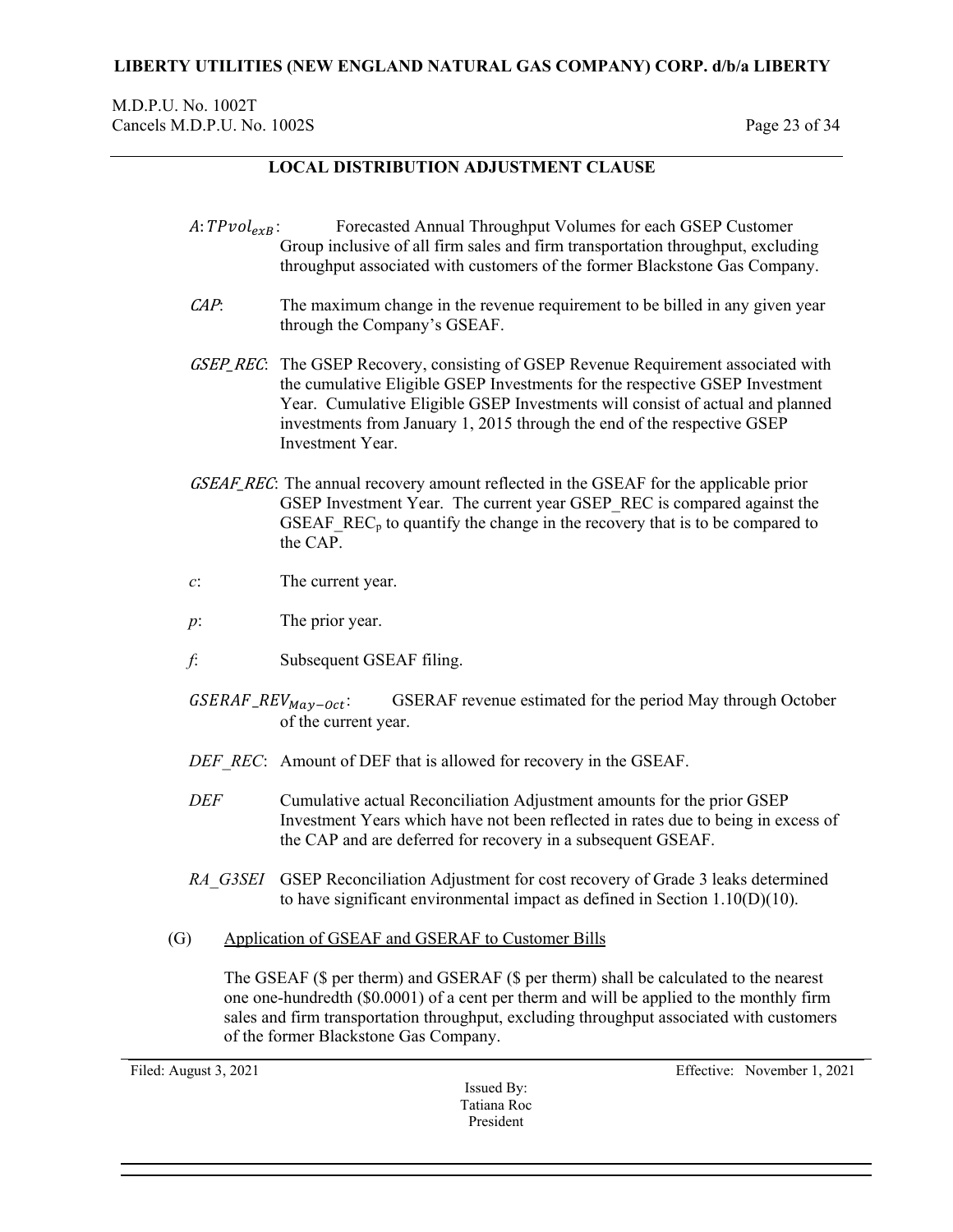## **LOCAL DISTRIBUTION ADJUSTMENT CLAUSE**

### (H) Limitations on Annual GSEAF and GSERAF Charges

- (1) Unless modified by the Department, annual changes in the GSEP recovery that may be billed in any year shall be limited by a cap ("GSEP Cap"), which is an amount equal to 3.0 percent of the Company's most recent calendar year total firm delivery revenues at the time of the GSEP Plan filing plus imputed cost of gas revenues for sales and transportation customers, calculated as the product of (1) the historical average cost of gas per therm from the period starting in 2013 and ending with the most recent year that actual data is available at the time of the GSEP Plan filing and (2) the average of weather normalized sales from sales and transportation throughput over the same period. [G.L. c. 164, § 145 (f)]. In addition, in the instance where the GSERAF is a surcharge to customers, the recovery of the annual GSERAF that may be billed in any year beginning in November 1 will be limited by the difference between the GSEP Cap and the annual change in the GSEP recovery.
- (2) In accordance with G.L. c. 164, § 145 (f), the Department may increase the GSEP Cap.
- (3) Application of the GSEP Cap shall not affect the calculation of GSEP recovery, including GSEP Revenue Requirement, in subsequent periods. However, any GSEP recovery approved by the Department in excess of the GSEP Cap may be deferred for recovery in the following year.
- (4) Consistent with St. 2016. c. 188, Section 13, the Company shall exclude Eligible G3SEI Expense from the operation of the GSEP Cap and shall add the annual Eligible G3SEI Expense to the GSEP Revenue Requirement determined to be recoverable pursuant to the GSEP Cap for purposes of calculating the GSEAFs.
- (5) In the event the Company incurs capital cost to replace Existing Infrastructure having a G3SEI leak, the Company shall include the replacement cost in the GSEP Revenue Requirement that is subject to the GSEP Cap. In the event the Company incurs capital cost to replace infrastructure having a G3SEI leak that does not constitute Existing Infrastructure, the resulting capital cost shall be excluded from Eligible GSEP Investment and the GSEP Revenue Requirement, and shall be eligible for recovery in the Company's next general rate case.
- (6) As noted elsewhere in the LDAC, annual GSEAF and GSERAF charges shall be excluded from throughput associated with customers of the former Blackstone Gas Company.
- (I) Overhead and Burden Adjustments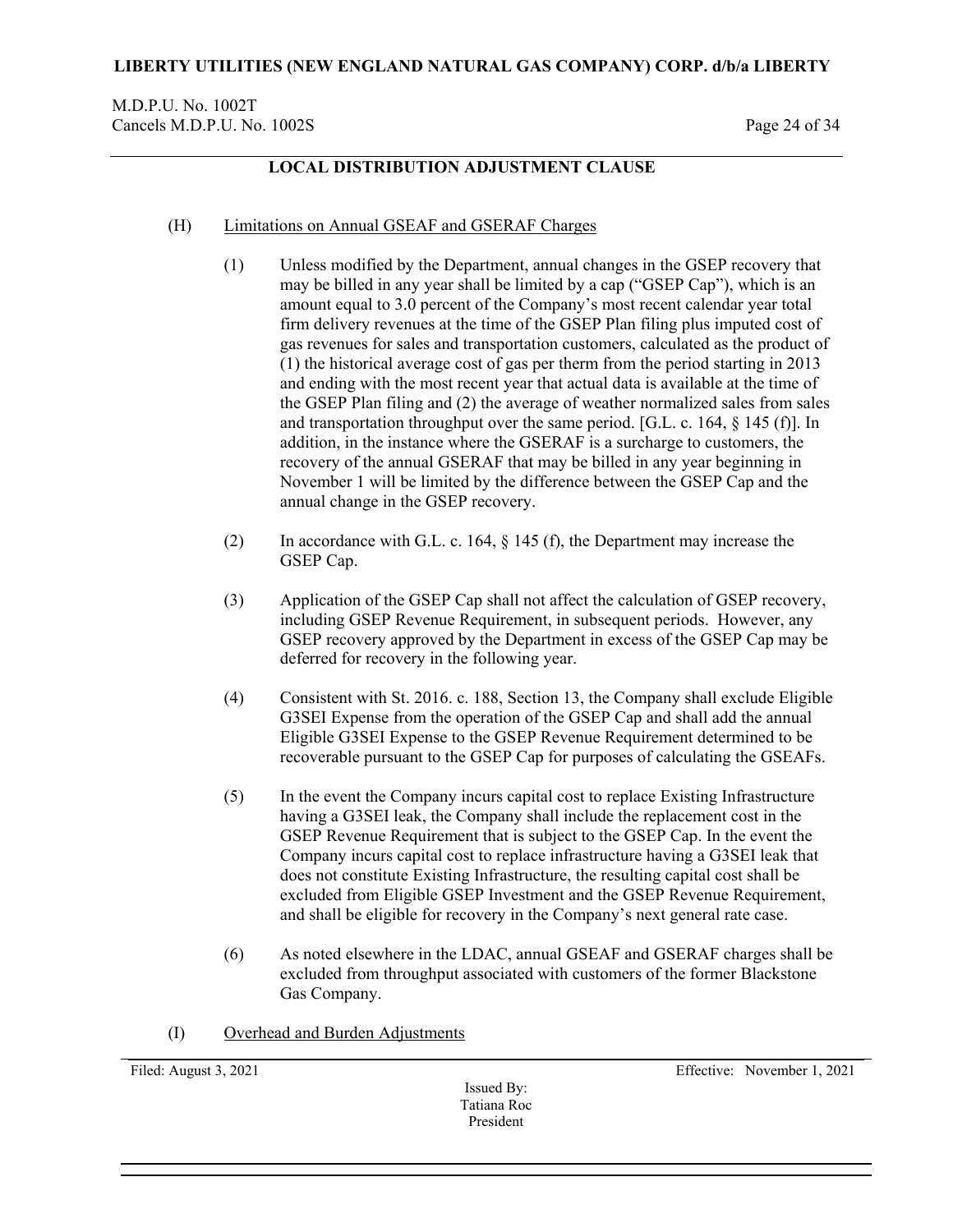M.D.P.U. No. 1002T Cancels M.D.P.U. No. 1002S Page 25 of 34

## **LOCAL DISTRIBUTION ADJUSTMENT CLAUSE**

When calculating the actual GSEP investment, overheads and burdens shall be included to the extent that the Company demonstrates (1) that there has not been a shifting of overheads and burdens expensed in the Company's most general rate proceeding into capitalized GSEP costs and (2) that overheads and burdens capitalized on actual prior GSEP projects are proportional to overheads and burdens capitalized on all capital projects that are subject to overheads and burdens.

- (J) Reconciliation Adjustments
	- (1) Account 175.35 shall contain the accumulated difference between revenues billed through the GSEAF for a GSEP Recovery associated with a respective GSEP Investment Year, as calculated by multiplying the  $GSEAF_s$  times the respective GSEP Customer Group monthly firm sales and transportation throughput, plus the revenues billed through the GSERAF as calculated by multiplying the GSERAFs times the respective Rate Class Sector monthly firm sales and transportation throughput, unless otherwise identified in the Company's billing records, and the revenue requirement associated with the actual Eligible GSEP allowed, plus carrying charges calculated on the average monthly balance using the Bank of America prime lending rate and then added to the end-of-month balance. Any deferral of GSEP Recovery as a result of the limitation of the amount allowed to be billed in any one year in accordance with the GSEP Cap shall be reflected in the GSEP Reconciliation Adjustment Account with the monthly calculation of carrying charges as set out herein.
	- (2) The GSEP Revenue Requirement will initially be based on planned spending for Eligible Infrastructure Replacement Projects for the GSEP Investment Year, plus cumulative actual planned investment in eligible in-service plant through the end of the prior GSEP Investment Year. Pursuant to Section 1.10 (I)(3) below, upon Department approval of actual Eligible GSEP Investment, the Company shall adjust the GSEP Revenue Requirement of the applicable GSEP Investment Year.
	- (3) The GSEP Reconciliation Adjustment as of the implementation date of base rates established in a Company's next general rate proceeding, including any aspect of the GSEP Reconciliation Adjustment pertaining to the cumulative deferral of revenue requirement recovery due to application of the GSEP Cap in prior year(s), shall be included in developing the GSEAF established as of the effective date of the new base rates. Upon the effective date of new base rates, the GSEAF then in effect shall be adjusted to reflect the removal of cumulative GSEP Investment through the end of the test year of such general rate proceeding. The reduction to the GSEP recovery shall be concurrent with the implementation of the new base distribution rates. Subsequent October 31 filings of GSEP Plans shall exclude cumulative GSEP Investment included in rate base

Issued By: Tatiana Roc President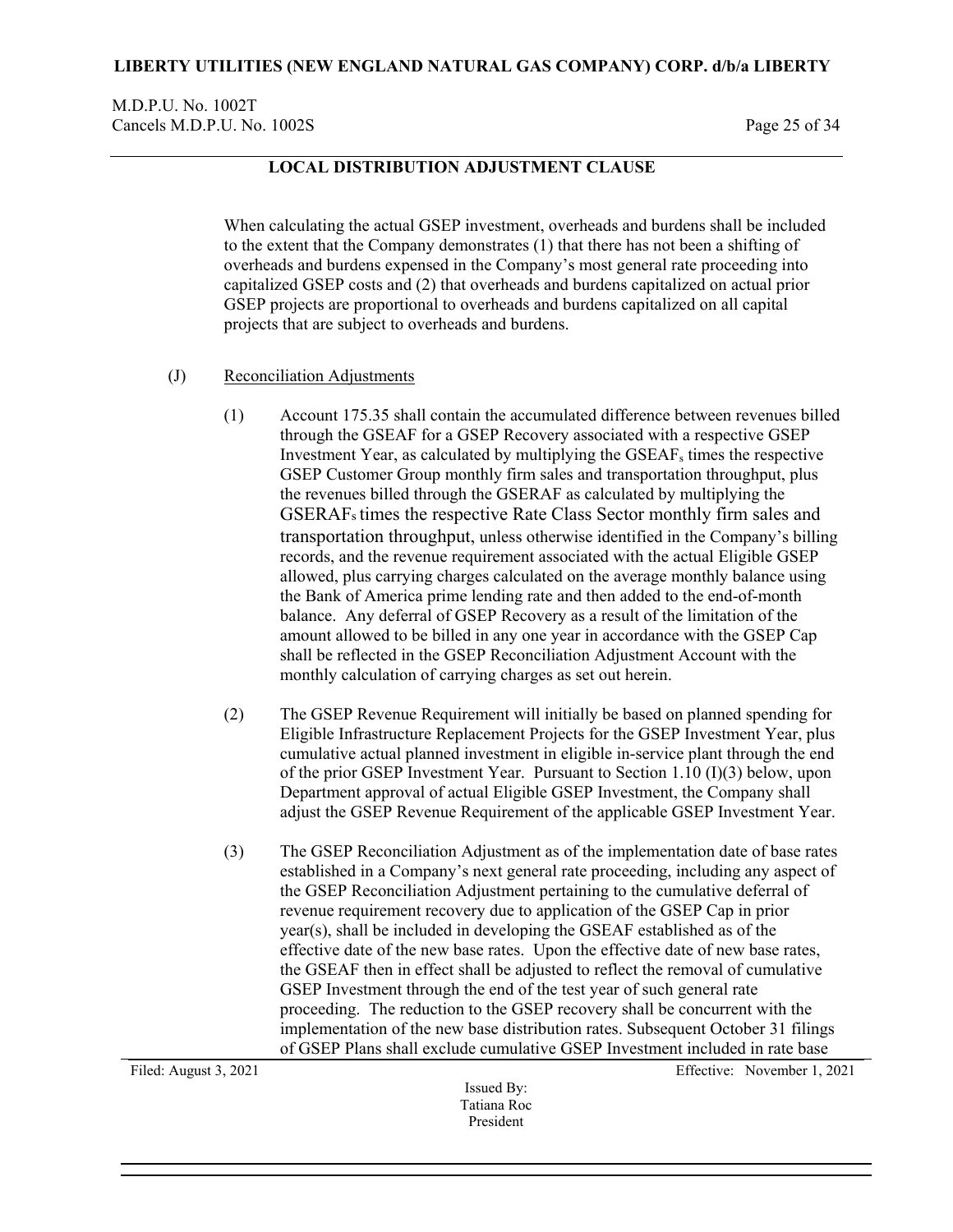## M.D.P.U. No. 1002T Cancels M.D.P.U. No. 1002S Page 26 of 34

## **LOCAL DISTRIBUTION ADJUSTMENT CLAUSE**

through the end of the test year of such general rate proceeding. The recovery of GSEP Investment not included in a general rate proceeding shall continue through the GSEP until the GSEP Investment is included in rate base as part of a subsequent general rate proceeding. The filing of a general rate proceeding shall not result in a Company not recovering eligible GSEP costs incurred prior to the date new base rates go into effect.

- (K) Information to be Filed with the Department
	- (1) Information for Subsequent Construction Year

Any GSEP Plan submitted to the Department on October 31 of each year in relation to Eligible GSEP Investment in the subsequent construction year shall include, but not be limited to:

- (a) A plan for the completion of eligible infrastructure replacement projects relating to mains, services, meter sets and other ancillary facilities composed of non-cathodically protected steel, cast iron, wrought iron, and copper prioritized to implement the federal gas distribution pipeline integrity management plan annually submitted to the Department and consistent with subpart P of 49 C.F.R. part 192;
- (b) An anticipated timeline for the completion of each project;
- (c) The estimated cost of each project;
- (d) Rate change requests;
- (e) A description of customer costs and benefits under the plan; and
- (f) Any other information the Department considers necessary to evaluate the plan.
- (g) The GSEP Plan shall also include a description of the process the Company will follow during the upcoming GSEP Investment Year to identify and repair G3SEI leaks. To the extent available or reasonably estimated, the Company will reference the number of G3SEI leaks to be repaired and provide a general estimate of the costs associated with repairing such leaks.
- (2) Information on Timeline for Removal of Leak Prone Infrastructure

A GSEP Plan submitted on or before October 31 of any year shall include a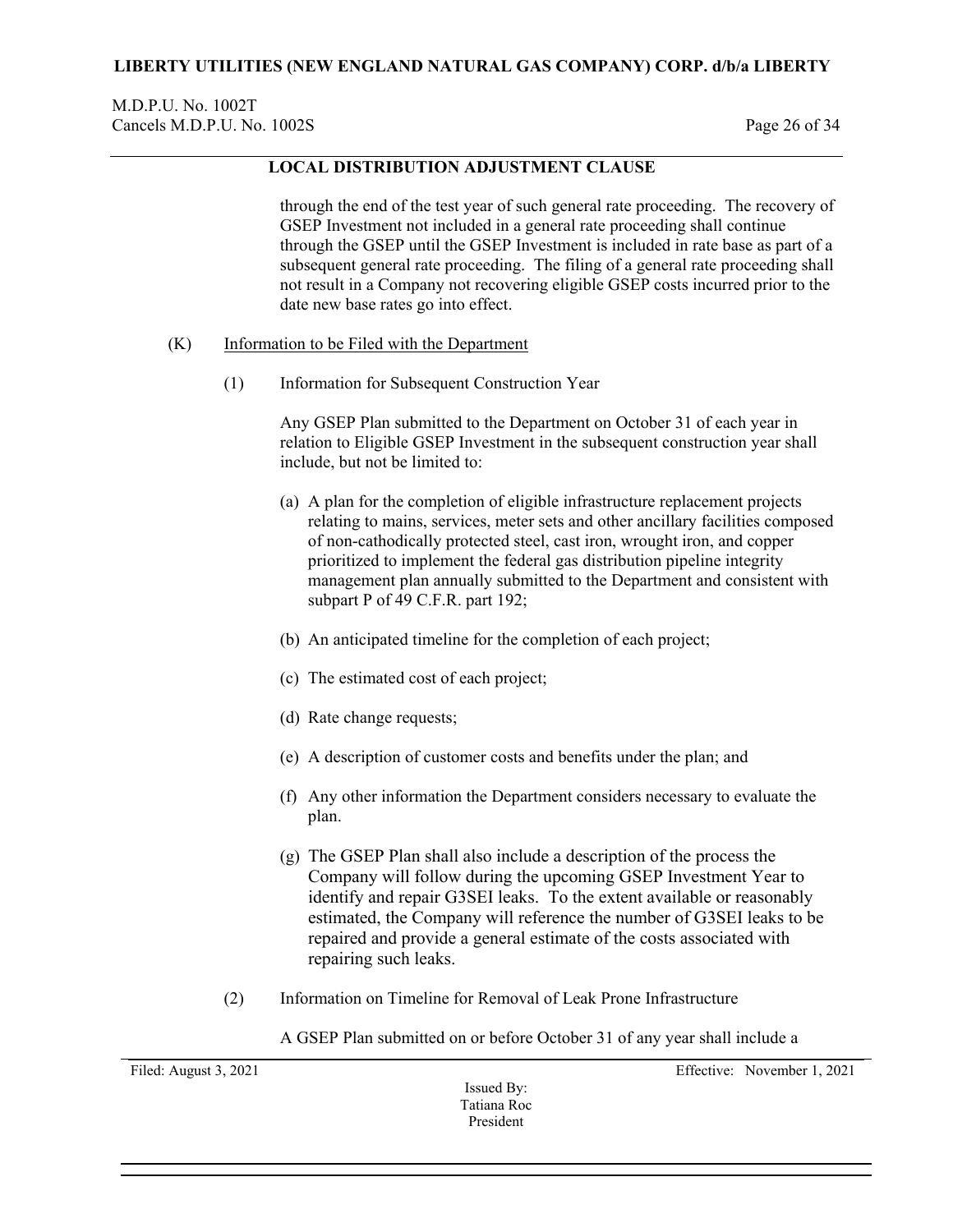## M.D.P.U. No. 1002T Cancels M.D.P.U. No. 1002S Page 27 of 34

# **LOCAL DISTRIBUTION ADJUSTMENT CLAUSE**

timeline for removal of all leak-prone infrastructure on an accelerated basis specifying an annual replacement pace and program end date with a target end date of either: (a) not more than 20 years, or (b) a reasonable target end date considering the allowable recovery cap established pursuant to G.L. c. 164, § 145(f). [G.L. c. 164, § 145(c)]

After the filing of the initial GSEP Plan on October 31, 2014, at five-year intervals, the Company shall provide the Department with a summary of its replacement progress to date, a summary of work to be completed during the next five years and any similar information the Department may require. [G.L. c. 164, § 145(c)].

(3) Information to be filed with the Department for GSEP Reconciliation

On or before May 1 of each year subsequent to a GSEP Investment Year, the Company shall file with the Department certain information to support its GSEP Reconciliation ("GREC"). The Company shall file final project documentation for projects and GSEP Eligible G3SEI leak repairs completed in the prior year to demonstrate: (a) substantial compliance with the GSEP Plan in effect for the respective GSEP Investment Year; and (b) the replacement or retirement of Incidental Infrastructure constituting 25 percent to 50 percent, inclusive, of a project's total footage together with final project documentation demonstrating that the replacement/retirement was necessary for operational or cost effectiveness reasons and (c) that project costs were reasonably and prudently incurred. The Company shall also file the revenue requirement based on the actual costs submitted in this filing, which shall form the basis of the GSERAF to become effective on November 1.

### <span id="page-26-0"></span>**1.11: Balancing Penalty Credits**

(A) Purpose

This provision establishes the procedures that the Company, subject to the jurisdiction of the Department, to adjust on an annual basis, the BPCF to return to firm customers the revenues received from balancing penalties collected and paid by transportation customers.

(B) Applicability

The BPCF shall be applied to firm throughput of the Company, subject to the review and approval of the Department.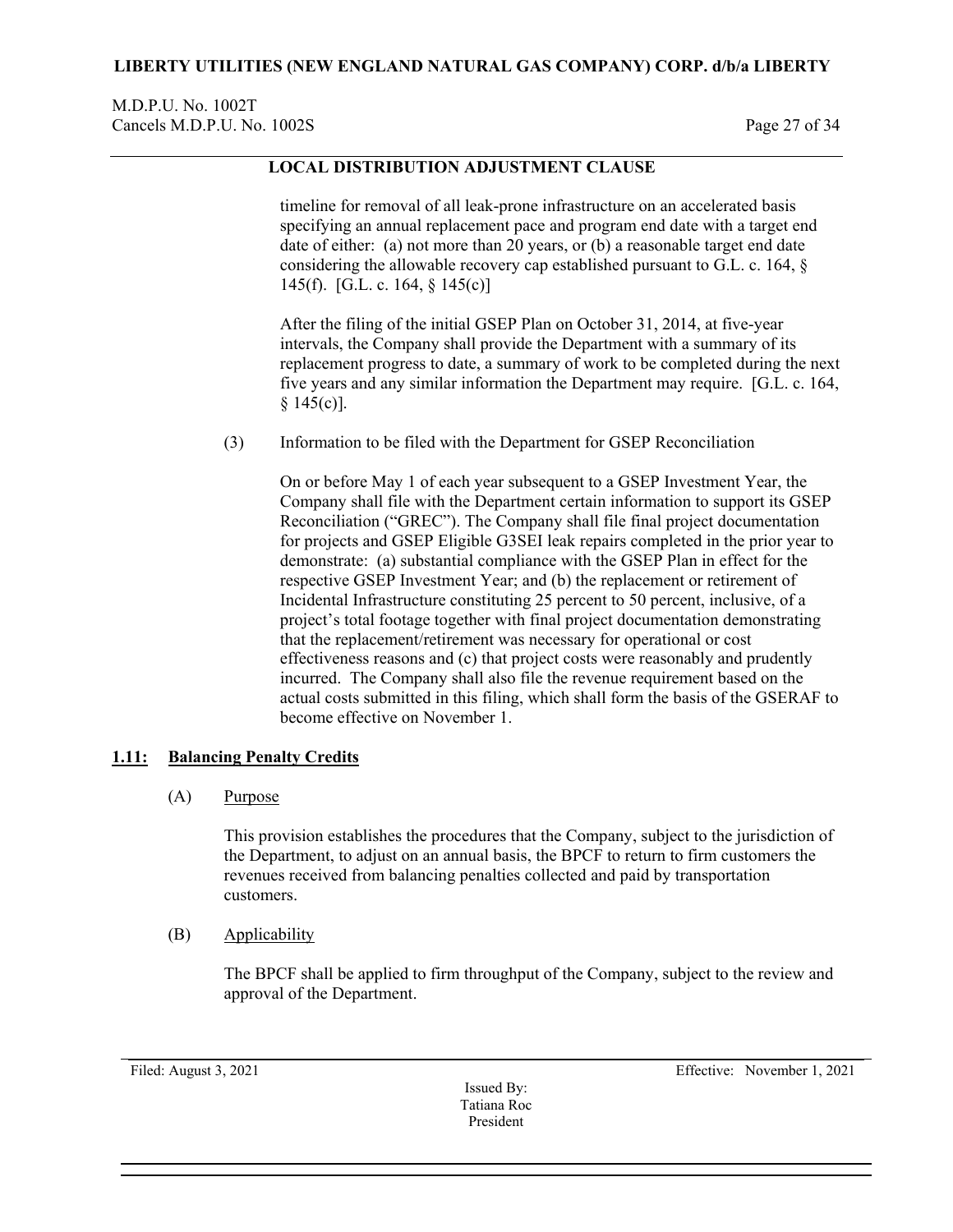M.D.P.U. No. 1002T Cancels M.D.P.U. No. 1002S Page 28 of 34

# **LOCAL DISTRIBUTION ADJUSTMENT CLAUSE**

(C) BPCF Formula

The BPCF shall be calculated according to the following formula:

$$
BPCF_s = \frac{(BP + BPR)x BDRA_s}{T: Thru_s}
$$

Issued By: Tatiana Roc President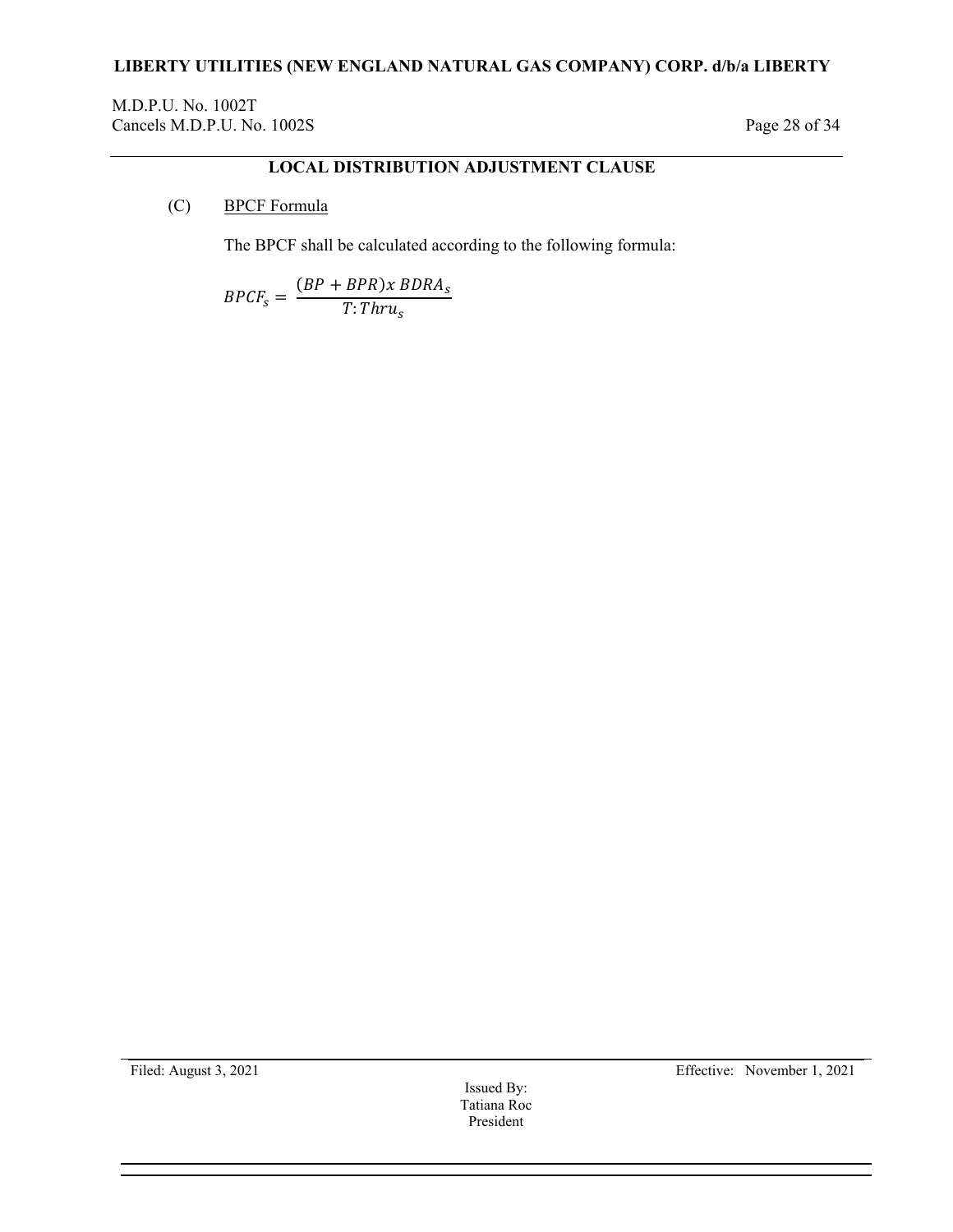# **LOCAL DISTRIBUTION ADJUSTMENT CLAUSE**

### **Where**:

- BP Balancing penalty revenues collected and paid by the Company in accordance with its Terms and Conditions.
- BPR Balancing penalty reconciliation amounts as outlined in Section 1.14.
- BDRA<sub>s</sub> The Base Distribution Revenue Allocator for each Customer Group established in the Company's most recent rate case as outlined in Section 1.04(1).
- T:Thrus Forecasted annual firm throughput volumes in therms for each Customer Group for the twelve consecutive months November to October, inclusive.

## <span id="page-28-0"></span>**1.12: Non-Core Distribution Credits**

(A) Purpose

This provision establishes the procedures that allow the Company, subject to the jurisdiction of the Department, to adjust on annual basis, the NCCF, to return to firm customers their share of non-core distribution transportation margins in excess of the Threshold Level. The Threshold Level is based on a historical twelve-month period ending April  $30<sup>th</sup>$  of any given year.

### (B) Applicability

The Non-Core Distribution Credit shall be applied to firm throughput of the Company, subject to the review and approval of the Department.

## (C) Annual NCCF Formula

The NCCF shall be calculated according to the following formula:

$$
NCCF_s = \frac{(NCM + NCMR)x BDRA_s}{T: Thru_s}
$$

## **Where**:

NCM Non-Core Margin is the difference between the revenue and the marginal cost determined to provide non-core distribution transportation services. If the total credit exceeds the Threshold Level, then seventy-five (75) percent of the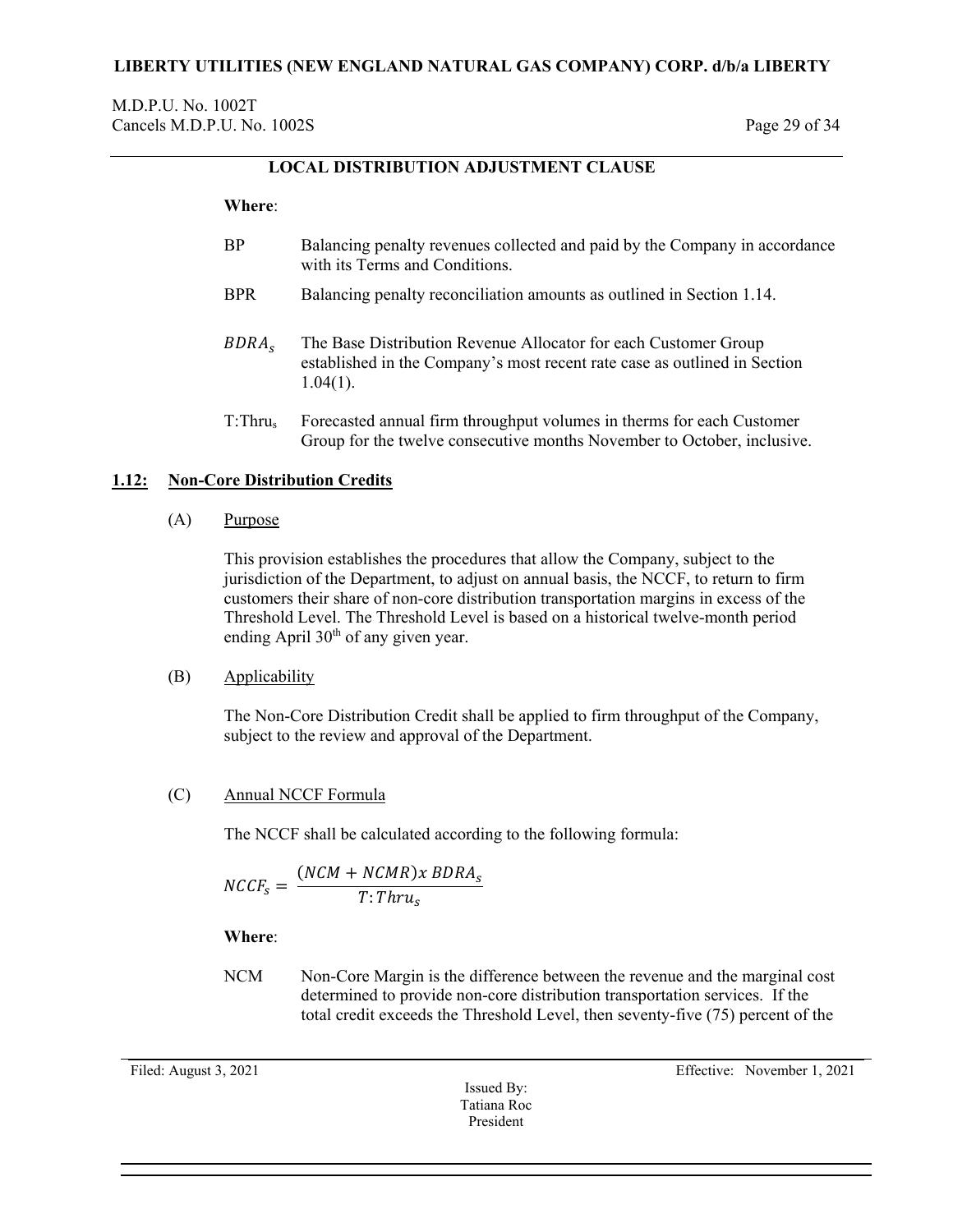## M.D.P.U. No. 1002T Cancels M.D.P.U. No. 1002S Page 30 of 34

# **LOCAL DISTRIBUTION ADJUSTMENT CLAUSE**

credit earned in excess of the Threshold Level will be credited as established in Interruptible Transportation, D.P.U. 93-141-A.

- NCMR Non-core margin reconciliation amounts as outlined in Section 1.14.
- The Base Distribution Revenue Allocator for each Customer Group established in the Company's most recent rate case as outlined in Section 1.04(1).
- T:Thrus Forecasted annual firm throughput volumes in therms for each Customer Group for the twelve consecutive months November to October, inclusive.

### <span id="page-29-0"></span>**1.13: 2017 Tax Act Excess ADIT Allowable for LDAC**

(A) Purpose

To allow the return to, or recovery from, customers of excess Accumulated Deferred Income Taxes ("ADIT") resulting from the Tax Cuts and Jobs Act of 2017 ("Act") except to the extent that such amounts (1) relate to book/tax temporary differences, the costs associated with which are not recoverable through rates, or (2) are returned to, or recovered from, customers through other reconciling mechanisms.

(B) Applicability

The Excess ADIT Credit shall be applied to firm throughput of the Company, subject to the review and approval of the Department

(C) 2107 Tax Act Excess ADIT Formula ("TAEADITF"):

 $=\frac{(TAEADIT + RA_{TAEADIT}) \times BDRA}{T: Thru_s}$ 

### **Where:**

| TAEADIT:          | 2017 Tax Act Excess ADIT amount                                                                                                                                              |
|-------------------|------------------------------------------------------------------------------------------------------------------------------------------------------------------------------|
| RATAEADITF        | 2017 Tax Act Credit Amount Reconciliation Adjustment – Account<br>175.41000 balance, inclusive of the associated Account 175.41000<br>interest, as outlined in Section 1.14. |
| BDRA <sub>s</sub> | The Base Distribution Revenue Allocator for each Customer Group<br>established in the Company's most recent rate case as outlined in Section<br>$1.04(1)$ .                  |

Issued By: Tatiana Roc President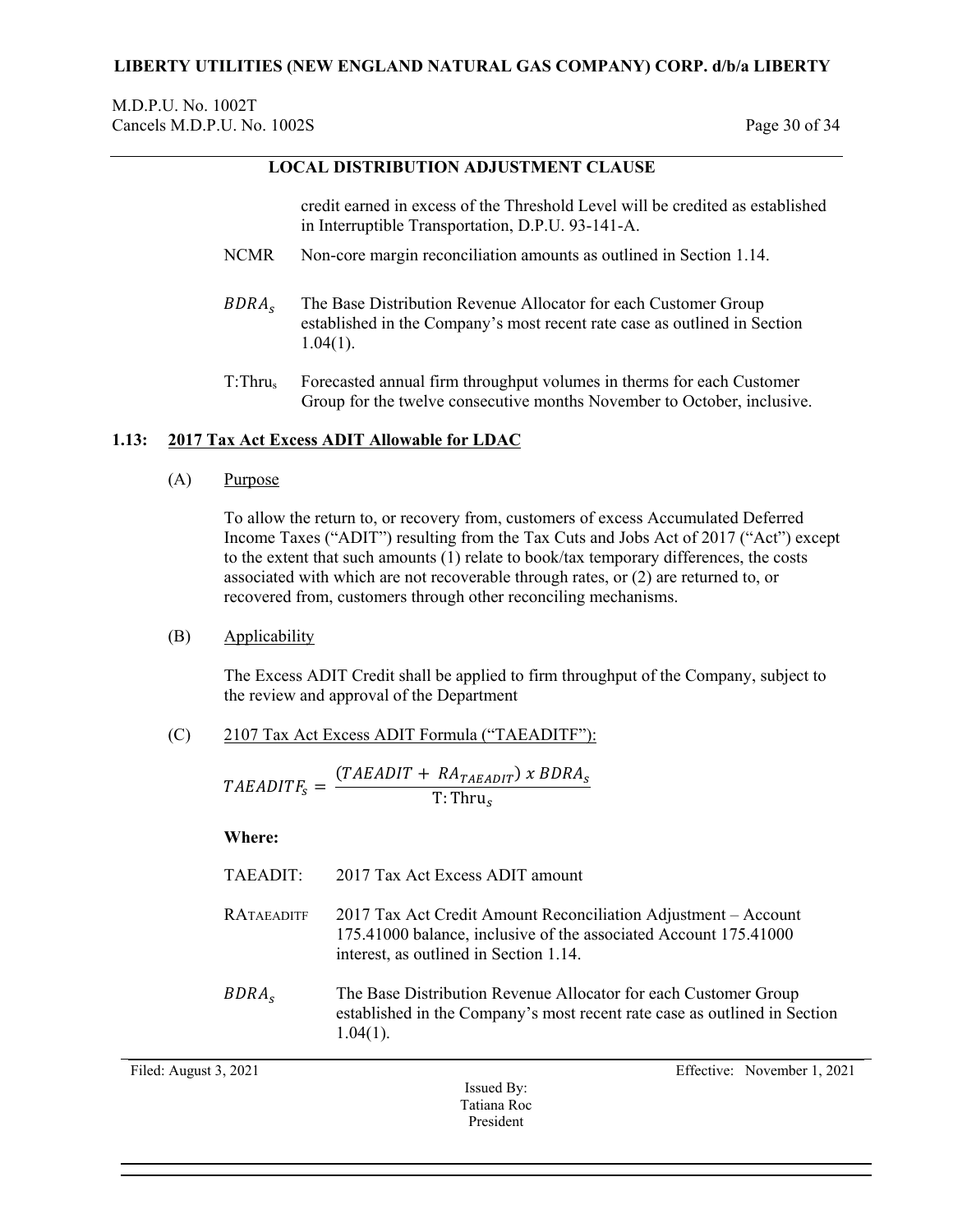M.D.P.U. No. 1002T Cancels M.D.P.U. No. 1002S Page 31 of 34

## **LOCAL DISTRIBUTION ADJUSTMENT CLAUSE**

T:Thrus Forecasted annual firm throughput volumes in therms for each Customer Group for the twelve consecutive months November to October, inclusive.

#### <span id="page-30-0"></span>**1.14: Reconciliation Adjustments**

### (A) Energy Efficiency

Account 175.60 shall contain the accumulated difference between EEr revenues toward EEr costs as calculated by multiplying the EEr by monthly residential volumes and EE costs allowable per formula. Account 175.61 shall contain the accumulated difference between EEci revenues toward EEci costs as calculated by multiplying the EEci by monthly commercial and industrial volumes and EE costs allowable per formula. Interest shall be calculated on the average monthly balance of the EE accounts using the Bank of America prime lending rate, then added to each end-of-month balance. The residential EE reconciliation adjustment shall be taken as the Account 175.60 balance as of a reconciliation date as designated by the Company. The commercial and industrial EE reconciliation adjustment shall be taken as the Account 175.61 balance as of a reconciliation date as designated by the Company.

### (B) Environmental Remediation Cost

Account 175.70 shall contain the accumulated difference between the revenues toward Environmental Remediation Costs as calculated by multiplying the ERAF by monthly firm throughput volumes and environmental remediation costs allowable per formula. An ERAF Reconciliation Adjustment shall be taken as the Account 175.70 balance as of a reconciliation date designated by the Company.

(C) Residential Assistance Adjustment Costs

Account 175.80 shall contain the accumulated difference between revenues toward Residential Assistance Adjustment as calculated by multiplying the RAAF by monthly firm sales and transportation throughput and Residential Assistance Costs allowed, plus carrying charges calculated on the average monthly balance using the Bank of America prime lending rate and then added to the end-of-month balance.

(D) Pensions and PBOP

Account 175.90 shall contain the accumulated difference between revenues toward Pension and PBOP Expense as calculated by multiplying the PAF by monthly firm sales and transportation throughput and Pension and PBOP Expense allowed, plus carrying charges calculated on the average monthly balance using the Bank of America prime lending rate and then added to the end-of-month balance.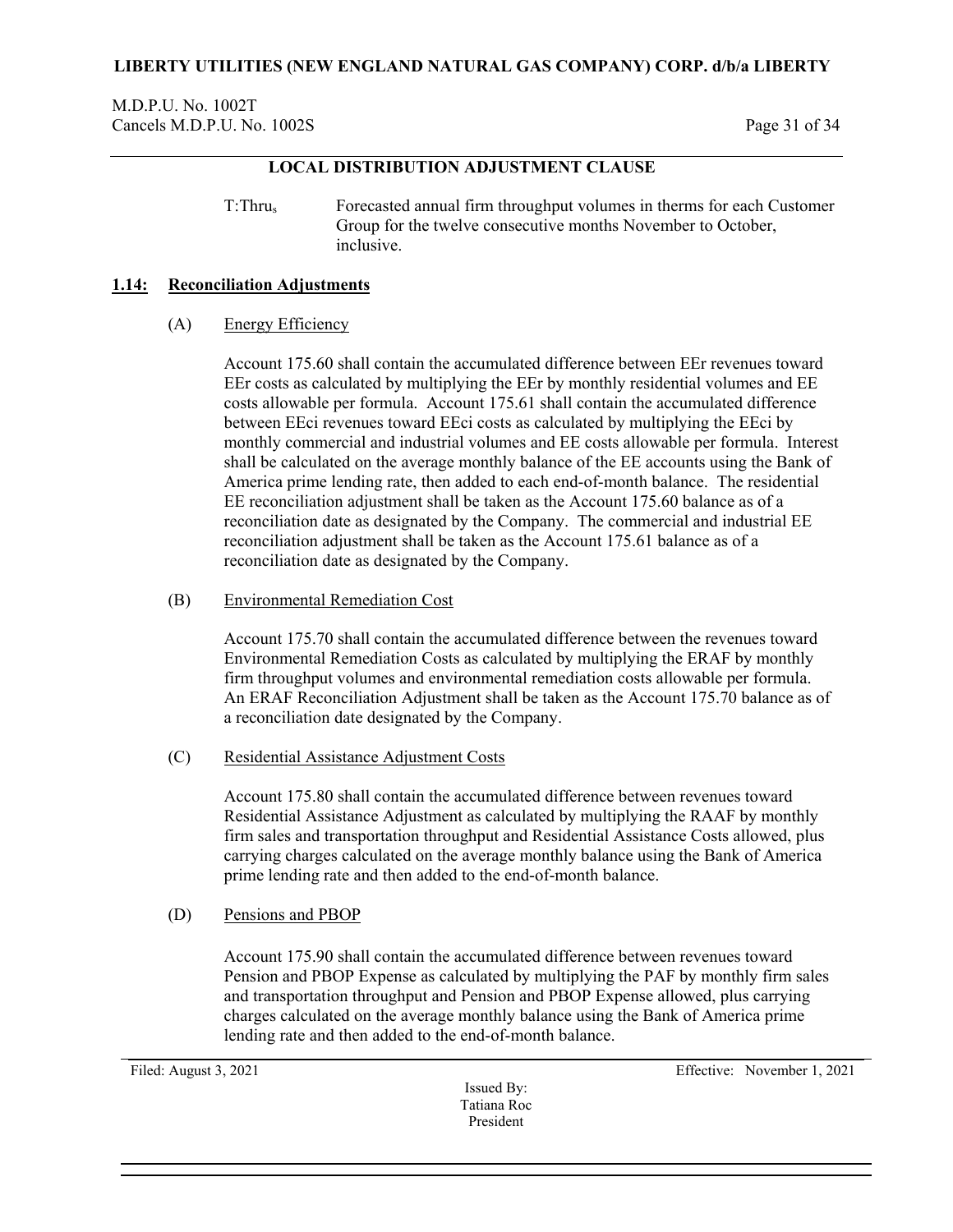# **LOCAL DISTRIBUTION ADJUSTMENT CLAUSE**

### (E) Attorney General Consulting Expenses

Account 175.10 shall contain the accumulated difference between revenues toward Attorney General Consulting Expenses Adjustment as calculated by multiplying the AGCEF by monthly firm sales and transportation throughput and Attorney General Consulting Expenses allowed, plus carrying charges calculated on the average monthly balance using the Bank of America prime lending rate and then added to the end-ofmonth balance.

### (F) Gas System Enhancement Program Adjustment Costs

Account 175.35 shall contain the accumulated difference between revenues toward Gas System Enhancement Program Adjustment Costs as calculated by multiplying the GSEAF by monthly firm sales and transportation throughput, excluding throughput associated with customers of the former Blackstone Gas Company, and Gas System Enhancement Program costs allowed, plus carrying charges calculated on the average monthly balance using the Bank of America prime lending rate and then added to the end-of-month balance.

### (G) Balancing Penalty Credits

Account 175.50 shall contain the accumulated difference between the credits toward Balancing Penalty Credits as calculated by multiplying the BPF times firm throughput volumes and the Balancing Penalty Credits allowable, plus carrying charges calculated on the average monthly balance using the Bank of America prime lending rate and then added to the end-of-month balance.

### (H) Non-Firm Core Distribution Margins

Account 175.53 shall contain the accumulated difference between the credits toward Non-Core Distribution Margins as calculated by multiplying the NCCF times firm throughput volumes and the Non-Core Distribution Margins allowable, plus carrying charges calculated on the average monthly balance using the Bank of America prime lending rate and then added to the end-of-month balance.

### (I) 2017 Tax Act Excess ADIT

Account 175.41000 shall contain the accumulated difference between the credits toward the 2017 Tax Act Excess ADIT as calculated by multiplying the TAEADITF times firm throughput volumes and the 2107 Tax Act Excess ADIT allowable, plus carrying charges calculated on the average monthly balance using the Bank of America prime lending rate and then added to the end-of-month balance.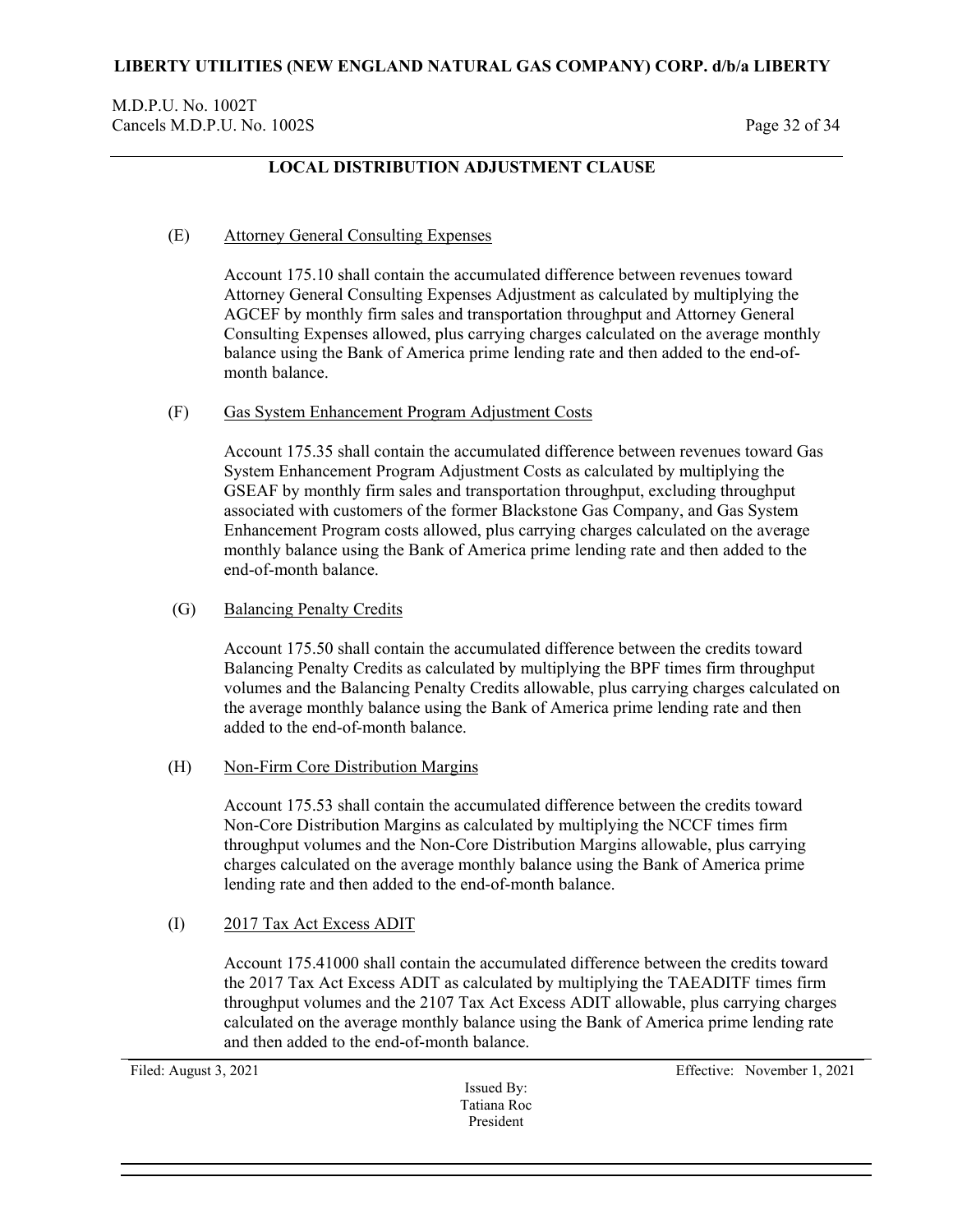M.D.P.U. No. 1002T Cancels M.D.P.U. No. 1002S Page 33 of 34

## **LOCAL DISTRIBUTION ADJUSTMENT CLAUSE**

### <span id="page-32-0"></span>**1.15: Effective Date of Local Distribution Adjustment Factor**

The date on which the annual LDAF becomes effective will be November 1st of each year.

### <span id="page-32-1"></span>**1.16: Application of LDAF to Bills**

The LDAF will be applied to the monthly firm throughput volumes for each Customer, subject to certain exceptions for customers of the former Blackstone Gas Company set forth in this tariff, in a Rate Category. The annual LDAF for each Rate Category shall be calculated to the nearest hundredth of a cent per therm. The Gas System Enhancement Program factors (GSEAF and GSERAF) are not applicable to the customers of the former Blackstone Gas Company. All other LDAC factors are applicable to the former Blackstone Gas Company customers

### <span id="page-32-2"></span>**1.17: Information to be Filed with the Department**

Information pertaining to the LDAF shall be filed with the Department in accordance with the standardized forms approved by the Department at least 90 days before the date on which the new LDAF is to be effective. Required filings include annual ERAF, PAF and RAAF filings, which shall be submitted at least 90 days before the date on which the new LDAF is to be effective.

The annual ERAF filing will include copies of all bills relating to any environmental remediation response costs and expenses related to insurance and third party recoveries incurred in the preceding calendar year. The annual ERAF reconciliation shall be submitted with each Peak Season LDAF filing along with documentation of the RAF reconciliation adjustment calculations.

On or before October 31st of each year, the Company shall file information and supporting schedules with the Department necessary for the Department to review and approve the GSEP Revenue Requirements and the GSEAF charge for the subsequent annual recovery period beginning the following May 1st. Such information shall include descriptions of all GSEP plant investments and the results of the calculation of the GSEP Revenue Requirements Formula to be recovered through the application of the GSEAF.

Additionally, the Company shall file with the Department a complete list by (sub) account of all local distribution costs claimed as recoverable through the LDAC over the previous year, as included in the annual reconciliation. This information shall be submitted with the Peak Season LDAF filing, along with complete documentation of the reconciliation adjustment calculations.

### <span id="page-32-3"></span>**1.18: Other Rules**

The Department may, where appropriate, on petition or on its own motion, grant an exception from the provisions of the applicable regulations and this rate schedule, upon such terms that it may determine to be in the public interest.

Issued By: Tatiana Roc President